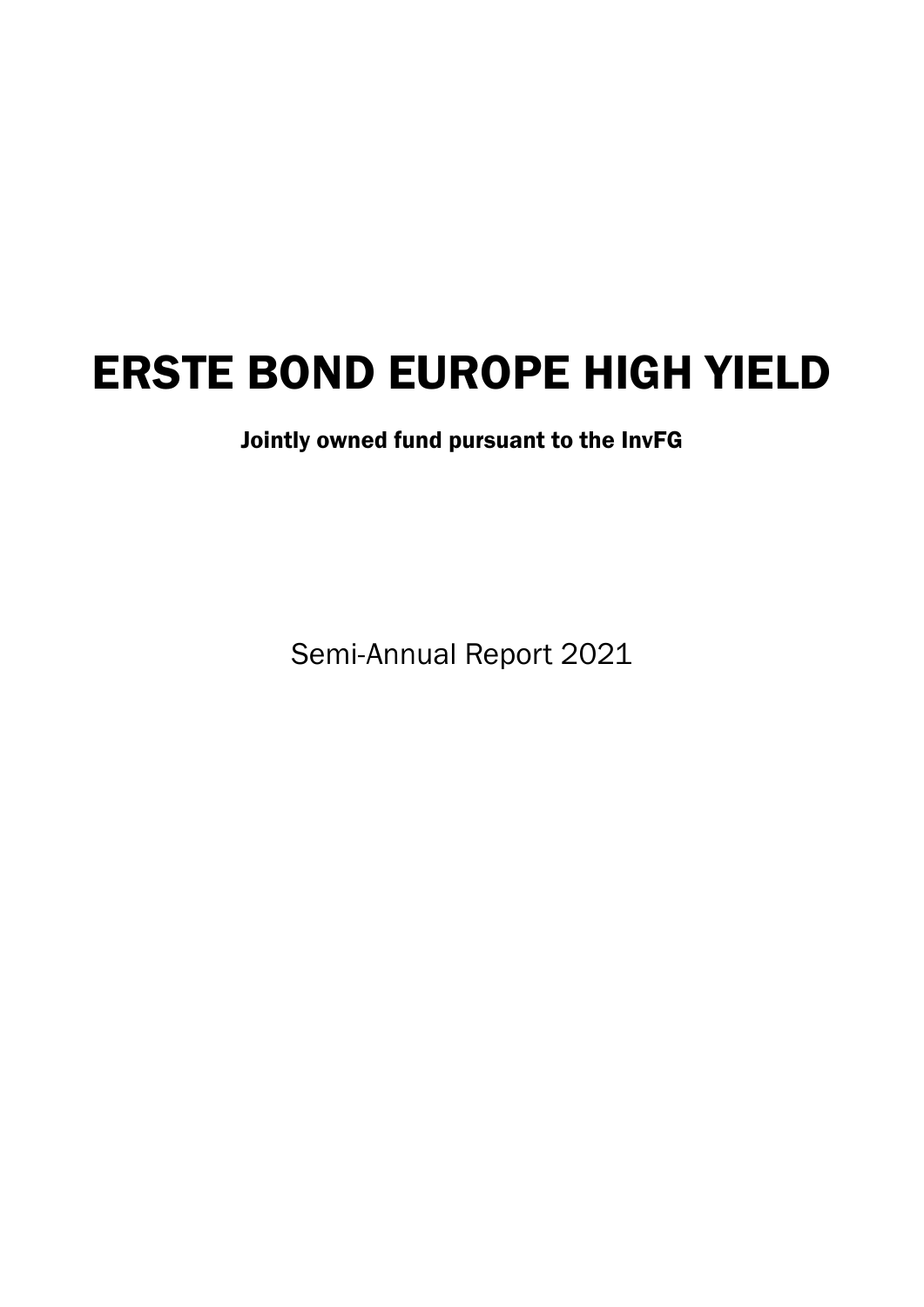## **Contents**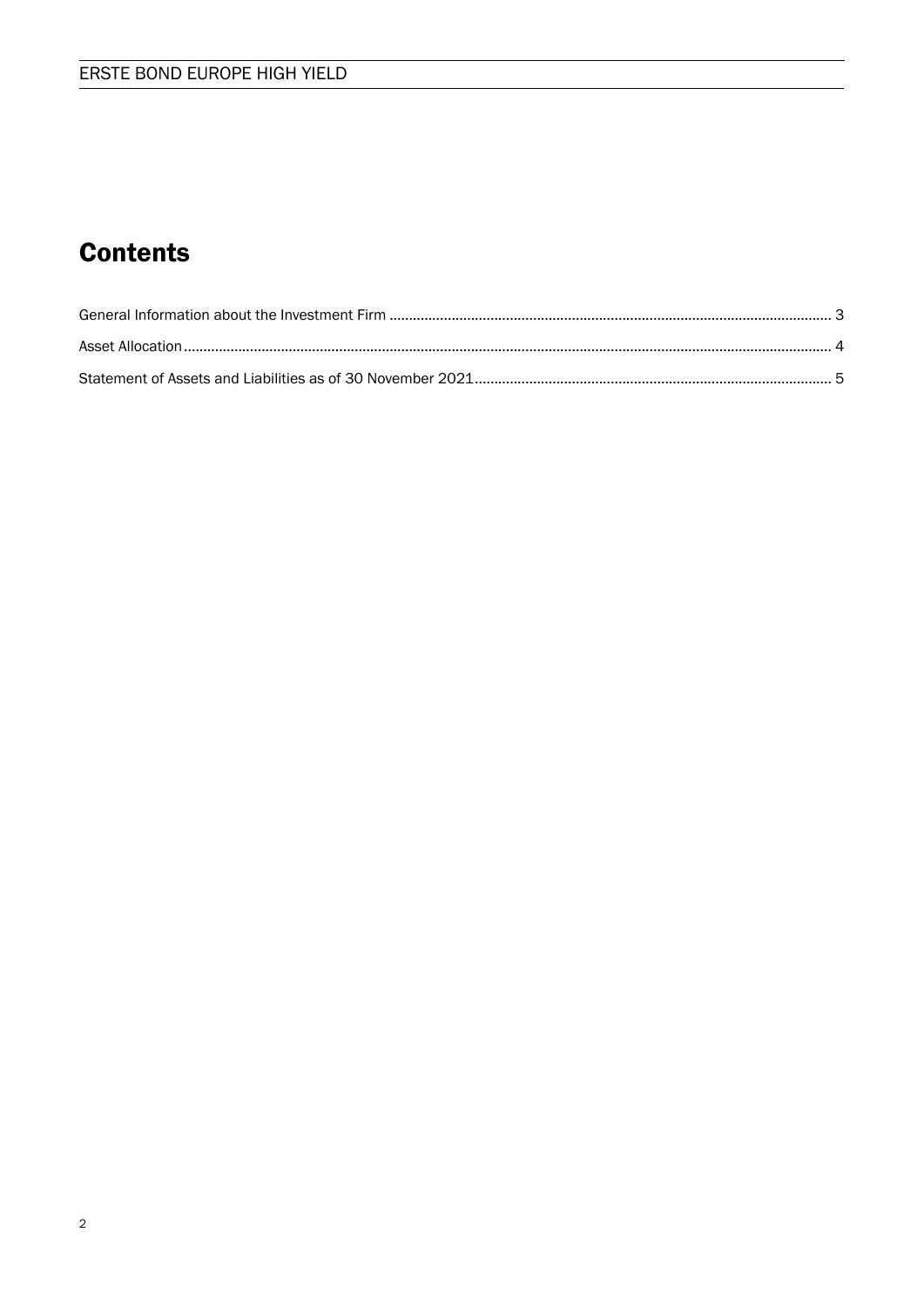## General Information about the Investment Firm

| The company                  | Erste Asset Management GmbH<br>Am Belvedere 1, A-1100 Vienna<br>Telephone: +43 05 0100-19777, fax: +43 05 0100-919777                                                                                                                                                                                                                                                                                                                                                                                                                                                                                                   |
|------------------------------|-------------------------------------------------------------------------------------------------------------------------------------------------------------------------------------------------------------------------------------------------------------------------------------------------------------------------------------------------------------------------------------------------------------------------------------------------------------------------------------------------------------------------------------------------------------------------------------------------------------------------|
| <b>Registered capital</b>    | EUR 2.50 million                                                                                                                                                                                                                                                                                                                                                                                                                                                                                                                                                                                                        |
| <b>Shareholders</b>          | Erste Group Bank AG (64.67%)<br>Erste Bank der österreichischen Sparkassen AG (22.17%)<br>Steiermärkische Bank und Sparkassen Aktiengesellschaft (3.30%)<br>Tiroler Sparkasse Bankaktiengesellschaft Innsbruck (1.74%)<br>DekaBank Deutsche Girozentrale, Frankfurt (1.65%)<br>"Die Kärntner" Trust-Vermögensverwaltungsgesellschaft m. b. H. & Co KG (1.65%)<br>Salzburger Sparkasse Bank Aktiengesellschaft (1.65%)<br>Sieben Tiroler Sparkassen Beteiligungsgesellschaft m. b. H. (1.65%)<br>NÖ-Sparkassen Beteiligungsgesellschaft m. b. H. (0.76%)<br>VIENNA INSURANCE GROUP AG Wiener Versicherung Gruppe (0.76%) |
| <b>Supervisory Board</b>     | Rudolf SAGMEISTER (Chairman)<br>Thomas SCHAUFLER (Deputy Chairman) (until 31 October 2021)<br><b>Harald GASSER</b><br><b>Gerhard GRABNER</b><br><b>Harald Frank GRUBER</b><br><b>Oswald HUBER</b><br>Radovan JELASITY<br><b>Robert LASSHOFER</b><br><b>Franz PRUCKNER</b><br><b>Rupert RIEDER</b><br>Gabriele SEMMELROCK-WERZER<br><b>Reinhard WALTL</b><br><b>Gerald WEBER</b><br>Appointed by the Works Council:<br><b>Martin CECH</b><br>Regina HABERHAUER<br><b>Heinrich Hubert REINER</b><br>Peter RIEDERER<br>Nicole WEINHENGST<br>Manfred ZOUREK                                                                 |
| <b>Managing directors</b>    | Heinz BEDNAR<br>Winfried BUCHBAUER<br>Peter KARL<br><b>Thomas KRAUS</b>                                                                                                                                                                                                                                                                                                                                                                                                                                                                                                                                                 |
| <b>Prokuristen (proxies)</b> | Karl FREUDENSCHUSS<br><b>Manfred LENTNER</b><br>Günther MANDL<br><b>Gerold PERMOSER</b><br>Magdalena REISCHL<br>Oliver RÖDER                                                                                                                                                                                                                                                                                                                                                                                                                                                                                            |
| <b>State commissioners</b>   | <b>Walter MEGNER</b><br><b>Christoph SEEL</b>                                                                                                                                                                                                                                                                                                                                                                                                                                                                                                                                                                           |
| <b>Auditor</b>               | Ernst & Young<br>Wirtschaftsprüfungsgesellschaft m.b.H.                                                                                                                                                                                                                                                                                                                                                                                                                                                                                                                                                                 |
| <b>Depositary bank</b>       | Erste Group Bank AG                                                                                                                                                                                                                                                                                                                                                                                                                                                                                                                                                                                                     |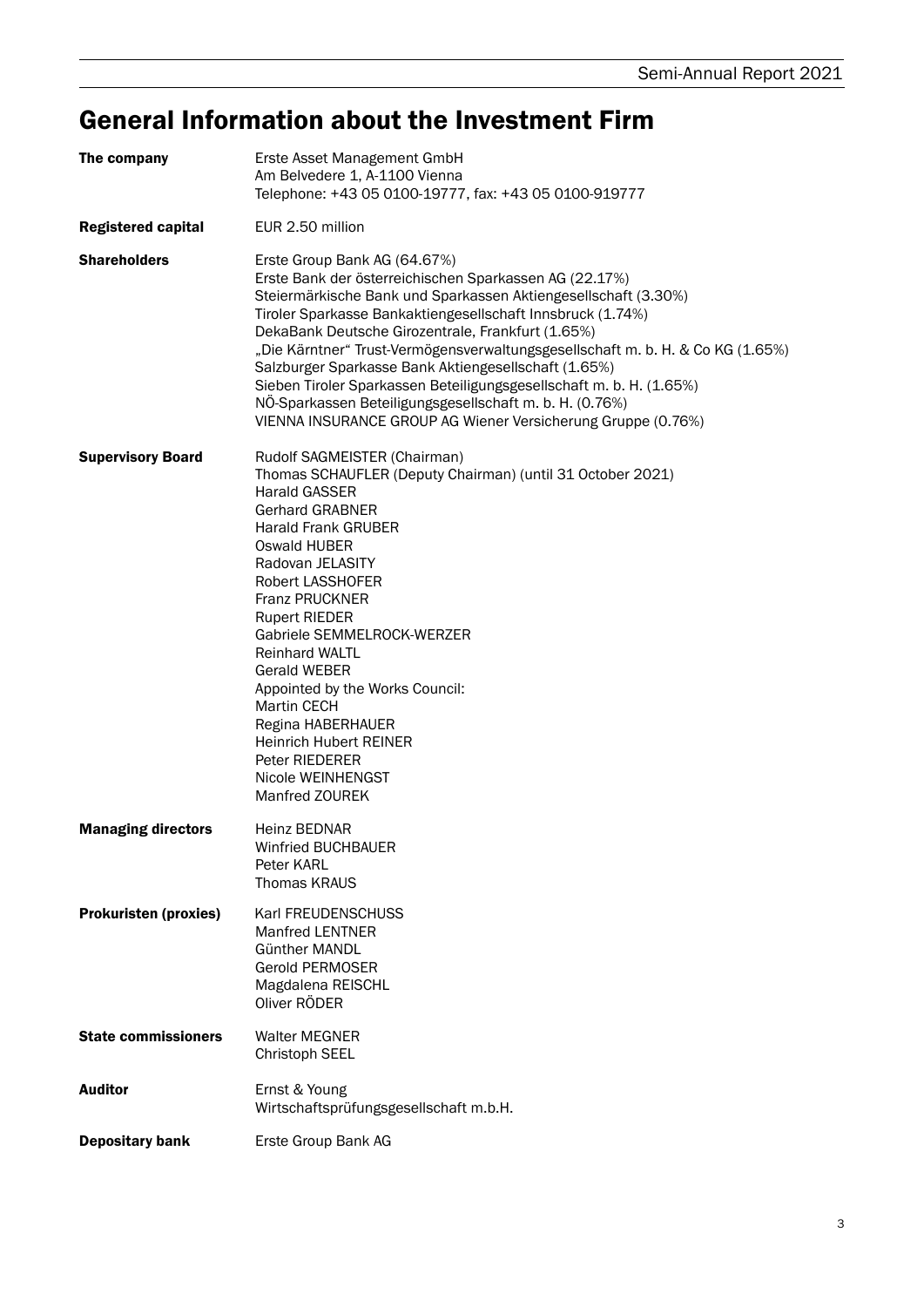## Dear Unit-holder,

We are pleased to present you the following semi-annual report for the ERSTE BOND EUROPE HIGH YIELD jointly owned fund pursuant to the InvFG for the period from 1 June 2021 to 30 November 2021.

The calculated value could not be determined for 27 October 2021 due to a technical problem. For this reason, the issue and redemption of unit certificates was temporarily suspended.

## Asset Allocation

|                         | As of 30.11.2021    |         |
|-------------------------|---------------------|---------|
|                         | <b>EUR millions</b> | %       |
| <b>Bonds</b>            |                     |         |
| <b>EUR</b>              | 279.7               | 95.55   |
| <b>USD</b>              | 0.0                 | 0.00    |
| Investment certificates |                     |         |
| EUR.                    | 5.9                 | 2.02    |
| Transferable securities | 285.6               | 97.57   |
| Bank balances           | 3.6                 | 1.24    |
| Interest entitlements   | 3.5                 | 1.20    |
| Other deferred items    | $-0.0$              | $-0.00$ |
| <b>Fund assets</b>      | 292.7               | 100.00  |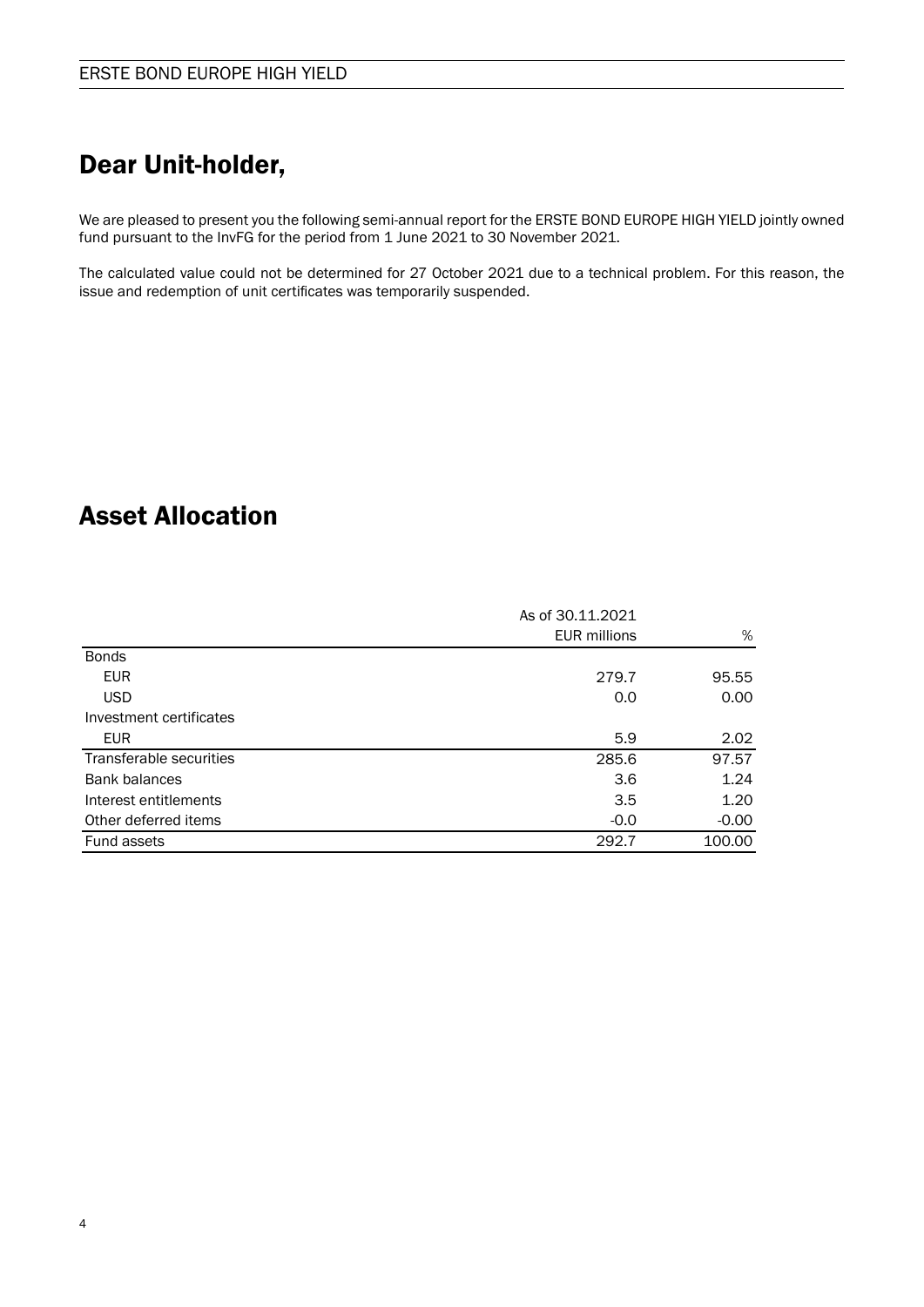## Statement of Assets and Liabilities as of 30 November 2021

(including changes in securities assets from 1 June 2021 to 30 November 2021)

| <b>Security designation</b>                          | <b>ISIN</b><br>number        | rate           | Interest Purch./ Sales/<br>additions disposals | Units/nominal (nom. in 1,000, rounded) | <b>Holding</b> | Price                          | Value<br>in EUR              | % share<br>оf<br>fund<br>assets |
|------------------------------------------------------|------------------------------|----------------|------------------------------------------------|----------------------------------------|----------------|--------------------------------|------------------------------|---------------------------------|
| <b>Publicly traded securities</b>                    |                              |                |                                                |                                        |                |                                |                              |                                 |
| <b>Bonds denominated in EUR</b>                      |                              |                |                                                |                                        |                |                                |                              |                                 |
| <b>Issue country Finland</b>                         |                              |                |                                                |                                        |                |                                |                              |                                 |
| <b>NOKIA 20/28 MTN</b>                               | XS2171872570                 | 3.125          | 0                                              | $\mathbf 0$                            | 750            | 110.508                        | 828,813.00                   | 0.28                            |
|                                                      |                              |                |                                                |                                        |                | Total issue country Finland    | 828,813.00                   | 0.28                            |
| <b>Issue country Ireland</b>                         |                              |                |                                                |                                        |                |                                |                              |                                 |
| ARDAGH P.F./ 19/26 REGS                              | XS2036387525                 | 2.125          | 0                                              | 0                                      | 1,000          | 97.369                         | 973,694.00                   | 0.33                            |
|                                                      |                              |                |                                                |                                        |                | Total issue country Ireland    | 973,694.00                   | 0.33                            |
| <b>Issue country Italy</b>                           |                              |                |                                                |                                        |                |                                |                              |                                 |
| BANCA IFIS 17/27 FLR                                 | XS1700435453                 | 4.500          | 3,000                                          | 0                                      | 3,000          | 100.245                        | 3,007,350.00                 | 1.03                            |
| BANCO BPM 19/29 FLR MTN                              | XS2058908745                 | 4.250          | 2,000                                          | 0                                      | 3,000          | 103.625                        | 3,108,750.00                 | 1.06                            |
| BANCO BPM 20/31 FLR MTN                              | XS2271367315                 | 3.250          | 2,000                                          | 0                                      | 2,000          | 99.574                         | 1,991,479.94                 | 0.68                            |
| BCA PASCH.SI 20/25 MTN                               | XS2110110686                 | 2.625          | 0                                              | 0                                      | 1,700          | 99.666                         | 1,694,315.27                 | 0.58                            |
| BCA POP.SOND 19/29 FLR                               | XS2034847637                 | 6.250          | 0                                              | 0                                      | 800            | 108.075                        | 864,600.00                   | 0.30                            |
| ENEL S.P.A. 20/UND. FLR                              | XS2228373671                 | 2.250          | 0                                              | 0                                      | 530            | 102.633                        | 543,952.25                   | 0.19                            |
| ENI 20/UND. FLR                                      | XS2242931603                 | 3.375          | 0                                              | 0                                      | 200            | 104.475                        | 208,949.60                   | 0.07                            |
| INTL DES.GR. 18/25 REGS                              | XS1908248963                 | 6.500          | 0                                              | 0                                      | 500            | 102.800                        | 514,000.02                   | 0.18                            |
| <b>KEDRION S.P.A. 17/22</b>                          | XS1645687416                 | 3.000          | 0                                              | 0                                      | 427            | 100.540                        | 429,305.80                   | 0.15                            |
| MOONEY GROUP 19/26 FLR                               | XS2092610141                 | 3.875          | 0                                              | 0                                      | 500            | 100.090                        | 500,450.00                   | 0.17                            |
| NEXI S.P.A. 19/24 REGS                               | XS2066703989                 | 1.750          | 0                                              | 0                                      | 500            | 101.000                        | 505,000.00                   | 0.17                            |
| PRO-GEST 17/24 REGS                                  | XS1733958927                 | 3.250          | 500                                            | 0                                      | 500            | 95.760                         | 478,800.01                   | 0.16                            |
| TELECOM ITAL 19/24 MTN                               | XS1935256369                 | 4.000          | 0                                              | 0                                      | 1,900          | 104.400                        | 1,983,600.04                 | 0.68                            |
| TELECOM ITALIA 15/23 MTN<br>TELECOM ITALIA 16/24 MTN | XS1169832810<br>XS1347748607 | 3.250          | 0<br>0                                         | 0<br>0                                 | 400            | 102.399                        | 409,596.80<br>1,034,499.97   | 0.14<br>0.35                    |
| TELECOM ITALIA 16/25 MTN                             | XS1497606365                 | 3.625<br>3.000 |                                                | 0                                      | 1,000<br>1,000 | 103.450<br>101.870             | 1,018,700.03                 | 0.35                            |
| WEBUILD S.P.A. 17/24 REGS                            | XS1707063589                 | 1.750          | 0<br>0                                         | 0                                      | 1,500          | 100.187                        | 1,502,804.94                 | 0.51                            |
| WEBUILD S.P.A. 20/27                                 | XS2102392276                 | 3.625          | 0                                              | 0                                      | 1,000          | 102.625                        | 1,026,250.00                 | 0.35                            |
|                                                      |                              |                |                                                |                                        |                | Total issue country Italy      | 20,822,404.67                | 7.11                            |
| <b>Issue country Luxembourg</b>                      |                              |                |                                                |                                        |                |                                |                              |                                 |
| AROUNDTOWN 21/UND FLR                                |                              |                |                                                |                                        |                |                                |                              |                                 |
| CPI PROP.GRP 19/UND. FLR                             | XS2287744721<br>XS1982704824 | 1.625<br>4.875 | 0<br>0                                         | 0<br>0                                 | 1,500<br>2,000 | 95.122                         | 1,426,830.03                 | 0.49                            |
| GR.CTY PROP. 20/UND. FLR                             | XS2271225281                 | 1.500          | 0                                              | 0                                      | 3,500          | 102.732<br>96.520              | 2,054,640.04<br>3,378,214.04 | 0.70<br>1.15                    |
|                                                      |                              |                |                                                |                                        |                | Total issue country Luxembourg | 6,859,684.11                 | 2.34                            |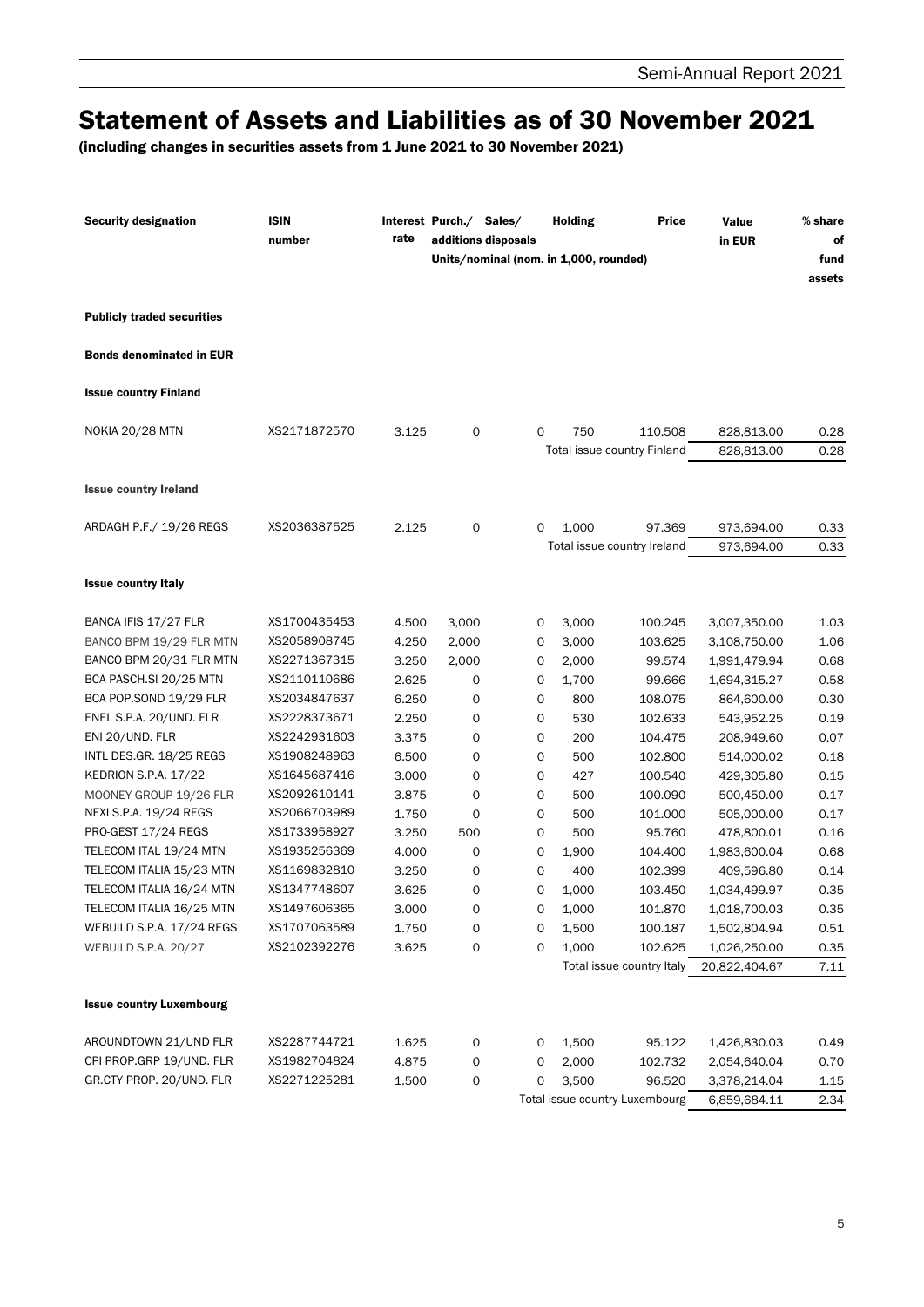| <b>Security designation</b>      | <b>ISIN</b><br>number | rate  | Interest Purch./ Sales/ | additions disposals                    | <b>Holding</b> | <b>Price</b>                     | Value<br>in EUR | $\%$ share<br>οf |
|----------------------------------|-----------------------|-------|-------------------------|----------------------------------------|----------------|----------------------------------|-----------------|------------------|
|                                  |                       |       |                         | Units/nominal (nom. in 1,000, rounded) |                |                                  |                 | fund<br>assets   |
|                                  |                       |       |                         |                                        |                |                                  |                 |                  |
| <b>Issue country Netherlands</b> |                       |       |                         |                                        |                |                                  |                 |                  |
| TEL.EUROPE 19/UND. FLR           | XS1933828433          | 4.375 | 0                       | 0                                      | 600            | 107.000                          | 642,000.00      | 0.22             |
| TELEFON.EUROPE 17/UND.FLR        | XS1731823255          | 2.625 | 0                       | 0                                      | 800            | 101.999                          | 815,995.18      | 0.28             |
| TELEFON.EUROPE 18/UND.FLR        | XS1795406575          | 3.000 | 0                       | 0                                      | 1,200          | 103.109                          | 1,237,308.01    | 0.42             |
| TELEFON.EUROPE 18/UND.FLR        | XS1795406658          | 3.875 | 0                       | 0                                      | 1,200          | 105.375                          | 1,264,500.00    | 0.43             |
| TEVA PH.F.NL.II 16/24            | XS1439749281          | 1.125 | $\Omega$                | $\Omega$                               | 5,700          | 95.432                           | 5,439,623.94    | 1.86             |
|                                  |                       |       |                         |                                        |                | Total issue country Netherlands  | 9,399,427.13    | 3.21             |
|                                  |                       |       |                         |                                        |                |                                  |                 |                  |
| <b>Issue country Portugal</b>    |                       |       |                         |                                        |                |                                  |                 |                  |
| BCO COM.PORT 19/30 FLR           | PTBIT30M0098          | 3.871 | 0                       | 0                                      | 1,000          | 98.750                           | 987,500.00      | 0.34             |
| NOVO BANCO 18-28 FLR             | PTNOBFOM0017          | 8.500 | $\mathbf 0$             | 0                                      | 1,000          | 101.250                          | 1,012,500.00    | 0.35             |
|                                  |                       |       |                         |                                        |                | Total issue country Portugal     | 2,000,000.00    | 0.68             |
|                                  |                       |       |                         |                                        |                |                                  |                 |                  |
| <b>Issue country Sweden</b>      |                       |       |                         |                                        |                |                                  |                 |                  |
| DOMETIC GRP 19/26 MTN            | XS1991114858          | 3.000 | $\mathbf 0$             | 0                                      | 1,200          | 104.747                          | 1,256,964.02    | 0.43             |
| FAST.AB BALD 20/28 MTN           | XS2109608724          | 1.250 | $\Omega$                | $\Omega$                               | 300            | 99.933                           | 299,798.40      | 0.10             |
| FASTIGHETS 17/78 FLR             | XS1677911825          | 3.000 | $\mathbf 0$             | 0                                      | 400            | 99.725                           | 398,901.61      | 0.14             |
|                                  |                       |       |                         |                                        |                | Total issue country Sweden       | 1,955,664.03    | 0.67             |
| <b>Issue country Spain</b>       |                       |       |                         |                                        |                |                                  |                 |                  |
|                                  |                       |       |                         |                                        |                |                                  |                 |                  |
| BCPERATIVO 21/31 FLR MTN         | XS2332590632          | 5.250 | 0                       | 0                                      | 1,200          | 103.625                          | 1,243,500.00    | 0.42             |
| CELLNEX FIN. 21/33 MTN           | XS2300293003          | 2.000 | 0                       | 0                                      | 3,200          | 95.399                           | 3,052,768.06    | 1.04             |
| CELLNEX TEL. 20/30 MTN           | XS2247549731          | 1.750 | 0                       | 0                                      | 500            | 96.340                           | 481,699.98      | 0.16             |
| INT.C.AIR.G. 21/25               | XS2322423455          | 2.750 | 0                       | 0                                      | 1,400          | 96.065                           | 1,344,904.26    | 0.46             |
| INTECONSAIRL 19/23               | XS2020580945          | 0.500 | 0                       | 0                                      | 700            | 94.875                           | 664,125.00      | 0.23             |
|                                  |                       |       |                         |                                        |                | Total issue country Spain        | 6,786,997.30    | 2.32             |
|                                  |                       |       |                         |                                        |                | Total bonds denominated in EUR   | 49,626,684.24   | 16.95            |
|                                  |                       |       |                         |                                        |                | Total publicly traded securities | 49,626,684.24   | 16.95            |
|                                  |                       |       |                         |                                        |                |                                  |                 |                  |

**Investment certificates** 

### Investment certificates denominated in EUR

**Issue country Austria** 

| 1.RES.BD G.H.Y. RO1EOT | AT0000A2DY00 | 0            |              | 0, 12.800                   | 112.500      | 1.440.000.00 | 0.49 |
|------------------------|--------------|--------------|--------------|-----------------------------|--------------|--------------|------|
| ERSTE ALPHA 1 T        | AT0000A03DF2 | 10.474       |              | 1.883 21.923                | 51.000       | 1.118.073.00 | 0.38 |
| ERSTE ALPHA 2 T        | AT0000A05F50 | 20.874       | 3.909        | 48.177                      | 69.360       | 3.341.556.72 | 1.14 |
|                        |              |              |              | Total issue country Austria | 5.899.629.72 | 2.02         |      |
|                        |              | 5.899.629.72 | 2.02         |                             |              |              |      |
|                        |              |              | 5.899.629.72 | 2.02                        |              |              |      |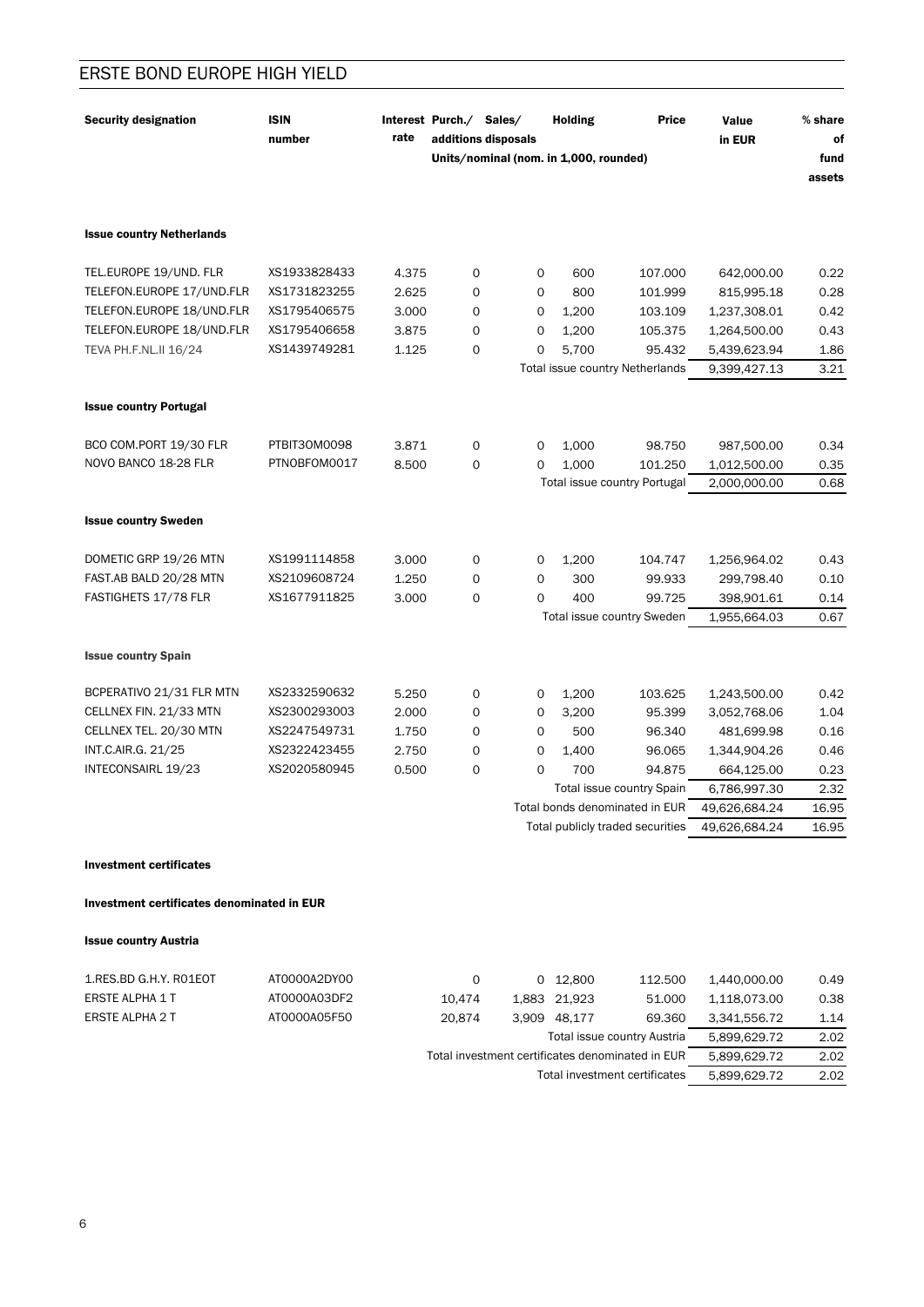### Semi-Annual Report 2021 **Security designation ISIN** Interest Purch./ Sales/ **Holding Price** Value % share rate number additions disposals in EUR of Units/nominal (nom. in 1.000, rounded) fund assets Securities admitted to organised markets **Bonds denominated in EUR Issue country Belgium** HOU.O.FINAN. 19/26 BE6315129419  $\circ$  $\circ$ 800 101.000 808.000.00  $0.28$ 4.375 SARENS FIN. 20/27 BE6318634548 5.750  $\Omega$  $\Omega$  $400$ 97.640 390,558.41  $0.13$ Total issue country Belgium 1,198,558.41  $0.41$ **Issue country Denmark** DKT FINANCE 18/23 REGS XS1841967356 7.000  $\Omega$  $\Omega$ 2,000 101.250 2,025,000.00 0.69 Total issue country Denmark 2,025,000.00 0.69 **Issue country Germany** ADLER PELZER 17/24 REGS XS1533914591  $\mathbf 0$ 4.125 600 600 90.425 542.550.02  $0.19$ ADLER REAL ESTATE 18/26 XS1713464524 3.000  $\mathbf 0$ 1,000 88.588 885,876.01  $\Omega$  $0.30$ APCOA PARK REGS 21/27 XS2366276595  $\mathsf{O}$ 4.625 1,000 1,000 98.150 981,500.02 0.34 CERAMTEC NTS17/25 REG.S XS1729972015 5.250 500  $\circ$ 1,000 100.840 1,008,399.96 0.34 DEMIRE BOND 19/24  $\circ$ DE000A2YPAK1 1.875  $\Omega$ 700 97.500 682,500.00 0.23 DOUGLAS ANL 21/26REGS XS2326497802 6.000  $\Omega$  $\Omega$ 500 97,000 485,000.00  $0.17$ GRUENENTHAL REGS 21/26 XS2337064856 3.625  $\mathbf 0$  $\Omega$ 1.000 102.129 1.021.289.98 0.35 XS2326548562  $\mathbf 0$ 200 HAPAG-LLOYD AG 21(28)REGS 2.500  $\Omega$ 103.133 206.266.01  $0.07$ HT TROPLAST REGS 20/25 **XS2198388592** 900 9.250  $\Omega$  $\Omega$ 107.268 965,411.98  $0.33$ IHO VERW.GMBH 16/26 REG.S XS1490159495 3.750  $\mathbf 0$  $\mathbf 0$ 1.200 101.268 1,215,220.82  $0.42$ IHO VERW.GMBH 19/25 REG.S XS2004438458  $\Omega$  $\Omega$ 1,000 3.625 101.104 1.011.044.01  $0.35$ K+S AG BOND 12/22 DE000A1PGZ82 3.000  $\mathbf 0$ 2,000 800 101.280 810,240.00 0.28 KME AG 18/23 REGS XS1756722069  $\mathbf 0$  $\circ$ 500 467,999.99 6.750 93,600  $0.16$ LANXESS SUB.ANL.16/76 XS1405763019  $\Omega$ 500 522,669.99 4.500  $\Omega$ 104.534  $0.18$ NIDDA BONDCO REG-S 18/25 XS1914256695 7.250  $\Omega$  $\Omega$ 1,000 101.364 1,013,638.00  $0.35$ NOVELIS SI 21/29 REGS XS2326493728 710,541.98  $\Omega$  $\Omega$ 700 101.506  $0.24$ 3.375 PCF GMBH NTS.21/26 REG.S XS2333301674 4.750  $\Omega$  $\Omega$ 500 101.540 507,700.01  $0.17$ PPRETIGEBIDCO 16/23 REGS XS1533933039 6.250  $\mathbf 0$  $\mathbf 0$ 500 100.000 500,000.00  $0.17$ REGS 20/25 XS2199445193 **RFNK** 500 1,000 5.750  $\circ$ 103.480 1,034,800.03 0.35 SAFARI HLD VER REGS 17/22 XS1713475058 1,000 400 372,000.00 5.375  $\mathbf 0$ 93.000  $0.13$ SCHENCK PROC 17/23 REG.S XS1735583095 5.375  $\mathbf 0$  $\circ$ 500 99.578 497,890.02  $0.17$ TECHEM VWG.674 18/26REG.S XS1859258383 91 750 102.503 675,903.23  $0.23$ 6.000 841 TELE COLUMBUS 18/25 REGS XS1814546013 3.875  $\Omega$  $\Omega$  $1,200$ 97.325 1,167,899.96 0.40 XS2199597456 2.000 TK ELEV. MIDCO REGS 20/27 4.375  $\Omega$  $\Omega$ 102.225 2,044,499.96  $0.70$ WEPA HYG.NTS.19/26REG.S DE000A254QC5 2.875  $\mathsf{O}$  $\mathsf{O}$ 700 95.925 671,475.00  $0.23$ Total issue country Germany 20,002,316.98 6.83 **Issue country Finland** PHM GR.HLDG 21/26 FI4000507876 4.750 400  $\mathbf 0$ 400 102.465 409,860.00  $0.14$ SPA HLDGS 3 21/28 REGS XS2319950130 3.625  $\Omega$  $\Omega$ 500 98.702 493,510.02  $0.17$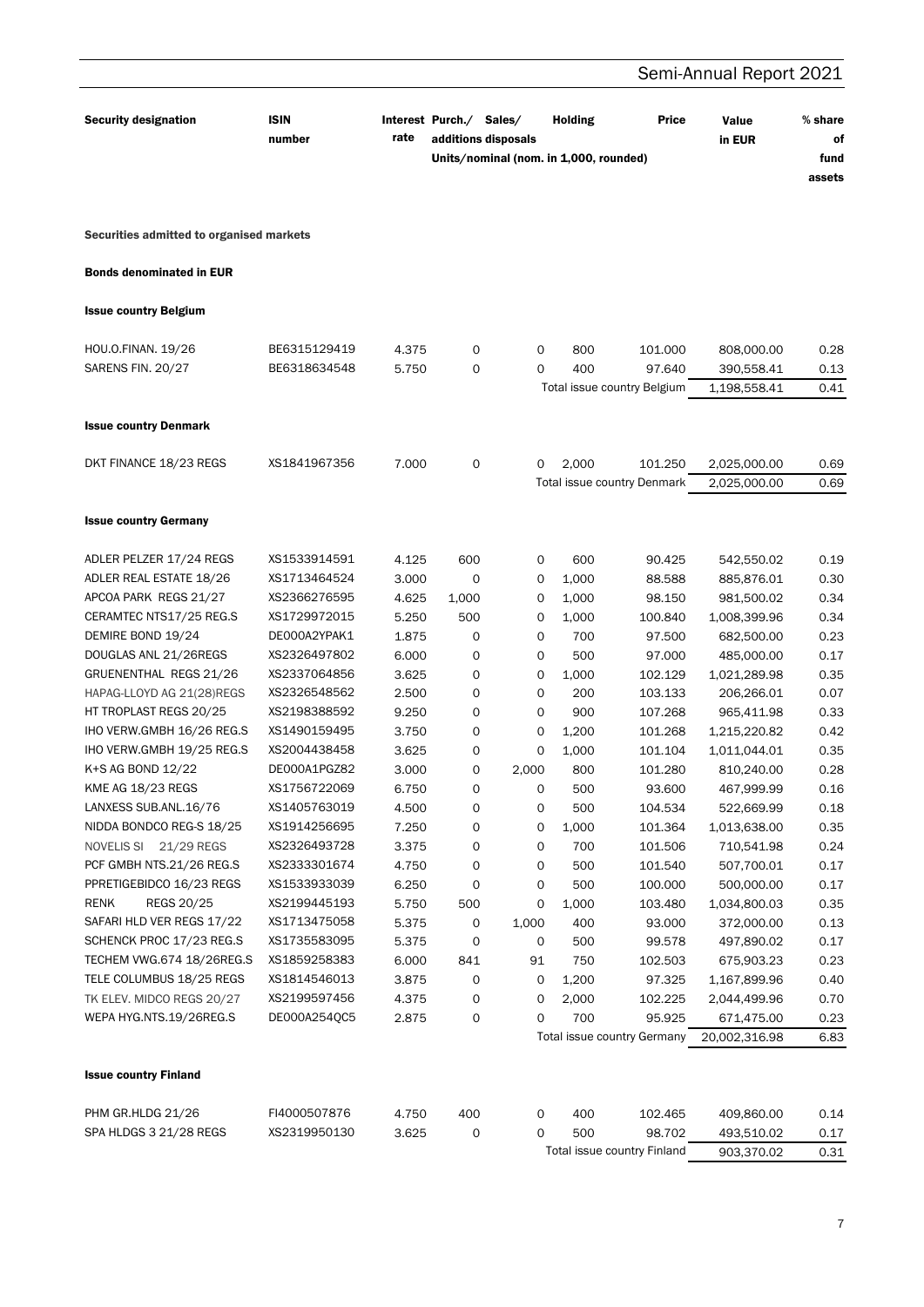| <b>Security designation</b> | <b>ISIN</b><br>number | rate  | Interest Purch./ Sales/ | additions disposals                    |   | <b>Holding</b> | Price                      | Value<br>in EUR | % share<br>оf  |
|-----------------------------|-----------------------|-------|-------------------------|----------------------------------------|---|----------------|----------------------------|-----------------|----------------|
|                             |                       |       |                         | Units/nominal (nom. in 1,000, rounded) |   |                |                            |                 | fund<br>assets |
|                             |                       |       |                         |                                        |   |                |                            |                 |                |
| <b>Issue country France</b> |                       |       |                         |                                        |   |                |                            |                 |                |
| ACCOR 19/UND. FLR           | FR0013399177          | 4.375 | 0                       |                                        | 0 | 800            | 100.624                    | 804,992.01      | 0.28           |
| ALTICE FRAN. 20/25 REGS     | XS2110799751          | 2.125 | 0                       |                                        | 0 | 1,000          | 96.402                     | 964,020.00      | 0.33           |
| ALTICE FRANCE 18/27 REGS    | XS1859337419          | 5.875 | 0                       |                                        | 0 | 2,000          | 103.815                    | 2,076,304.02    | 0.71           |
| BANIJAY ENT. 20/25 REGS     | XS2112340679          | 3.500 | 0                       |                                        | 0 | 1,000          | 99.508                     | 995,080.03      | 0.34           |
| BANIJAY GROUP 20/26 REGS    | XS2112335752          | 6.500 | 0                       |                                        | 0 | 500            | 103.435                    | 517,174.99      | 0.18           |
| CAB 21/28 REGS              | XS2294186965          | 3.375 | 0                       |                                        | 0 | 1,000          | 98.500                     | 985,000.00      | 0.34           |
| CASINO 14/26 MTN            | FR0012074284          | 4.048 | 0                       |                                        | 0 | 1,000          | 90.550                     | 905,500.03      | 0.31           |
| CASINO, GUICH 20/26 REGS    | XS2276596538          | 6.625 | 0                       |                                        | 0 | 2,000          | 96.952                     | 1,939,040.06    | 0.66           |
| CASINO, GUICH-PER. 05/UND.  | FR0010154385          | 1.257 | 0                       |                                        | 0 | 225            | 31.200                     | 70,200.00       | 0.02           |
| CASINO, GUICH-PER. 13/UND.  | FR0011606169          | 3.992 | 0                       |                                        | 0 | 2,000          | 66.630                     | 1,332,600.00    | 0.46           |
| CMA CGM 20/26 REGS          | XS2242188261          | 7.500 | 0                       |                                        | 0 | 700            | 109.758                    | 768,307.41      | 0.26           |
| CROWN EUROPEAN HLGS 15/25   | XS1227287221          | 3.375 | 0                       |                                        | 0 | 1,000          | 106.109                    | 1,061,088.03    | 0.36           |
| CROWN EUROPEAN HLGS 18/26   | XS1758723883          | 2.875 | 0                       |                                        | 0 | 1,000          | 105.310                    | 1,053,099.98    | 0.36           |
| EL. FRANCE 18/UND.FLR       | FR0013367612          | 4.000 | 0                       |                                        | 0 | 3,600          | 105.800                    | 3,808,800.11    | 1.30           |
| ELIOR GROUP 21/26           | XS2360381730          | 3.750 | 1,000                   |                                        | 0 | 1,000          | 101.758                    | 1,017,576.22    | 0.35           |
| FAURECIA 21/27              | XS2405483301          | 2.750 | 2,000                   |                                        | 0 | 2,000          | 100.860                    | 2,017,200.00    | 0.69           |
| FAURECIA 21/29              | XS2312733871          | 2.375 | 2,000                   |                                        | 0 | 2,000          | 99.011                     | 1,980,216.06    | 0.68           |
| FONCIA MANA. 21/28 REGS     | XS2324364251          | 3.375 | 0                       |                                        | 0 | 700            | 97.500                     | 682,500.00      | 0.23           |
| GROUPAMA AS. 19/29          | FR0013447125          | 2.125 | 0                       |                                        | 0 | 500            | 103.531                    | 517,654.99      | 0.18           |
| KAPLA HLDG. 19/26 REGS      | XS2010034077          | 3.375 | 0                       |                                        | 0 | 500            | 99.002                     | 495,010.00      | 0.17           |
| LA FIN.ATALIAN 17/24 REGS   | XS1605600532          | 4.000 | 0                       |                                        | 0 | 1,300          | 97.239                     | 1,264,106.97    | 0.43           |
| LA FIN.ATALIAN 18/25 REGS   | XS1820759147          | 5.125 | 0                       |                                        | 0 | 300            | 98.509                     | 295,527.01      | 0.10           |
| LA POSTE 18-UND. FLR        | FR0013331949          | 3.125 | 0                       |                                        | 0 | 800            | 103.731                    | 829,846.38      | 0.28           |
| LOXAM 16/23 REGS            | XS1401324972          | 3.500 | 0                       |                                        | 0 | 500            | 99.760                     | 498,800.01      | 0.17           |
| LOXAM 17/24 REGS            | XS1590066624          | 4.250 | 0                       |                                        | 0 | 1,000          | 100.098                    | 1,000,983.96    | 0.34           |
| LOXAM 19/26 REGS            | XS2031871069          | 3.750 | 0                       |                                        | 0 | 600            | 100.510                    | 603,060.01      | 0.21           |
| LOXAM 19/27 REGS            | XS1975716595          | 4.500 | 0                       |                                        | 0 | 1,000          | 99.440                     | 994,400.00      | 0.34           |
| MIDCO GB 21/27 REGS         | XS2402071760          | 7.750 | 800                     |                                        | 0 | 800            | 102.215                    | 817,720.00      | 0.28           |
| MOBILUX FIN. 21/28 REGS     | XS2357737910          | 4.250 | 1,000                   |                                        | 0 | 1,000          | 98.875                     | 988,750.00      | 0.34           |
| NOVAFIVES 18/25 REGS FLR    | XS1713466149          | 4.500 | 0                       |                                        | 0 | 600            | 92.490                     | 554,940.00      | 0.19           |
| ORANO 19/26 MTN             | FR0013414919          | 3.375 | 0                       |                                        | 0 | 1,500          | 107.480                    | 1,612,193.99    | 0.55           |
| PAPREC HLDG 18/25 REGS      | XS1794209459          | 4.000 | 0                       |                                        | 0 | 1,000          | 100.940                    | 1,009,400.02    | 0.34           |
| PARTS EUROPE 20/25 REGS     | XS2205088896          | 6.500 | 500                     |                                        | 0 | 1,000          | 103.439                    | 1,034,385.99    | 0.35           |
| RCI BANQUE 19/30 FLR MTN    | FR0013459765          | 2.625 | 0                       |                                        | 0 | 500            | 99.000                     | 495,000.00      | 0.17           |
| RENAULT 18-24 MTN           | FR0013329315          | 1.000 | 0                       |                                        | 0 | 2,000          | 99.706                     | 1,994,120.02    | 0.68           |
| RENAULT 18-26 MTN           | FR0013368206          | 2.000 | 0                       |                                        | 0 | 1,500          | 98.260                     | 1,473,900.03    | 0.50           |
| RENAULT 21/28 MTN           | FR00140020L8          | 2.500 | 0                       |                                        | 0 | 1,000          | 98.100                     | 980,999.98      | 0.34           |
| <b>REXEL 21/28</b>          | XS2332306344          | 2.125 | 1,100                   |                                        |   |                | 99.889                     | 1,098,783.37    | 0.38           |
| RUBIS TER.I. 20/25 REGS     | XS2178048257          | 5.625 | 0                       |                                        | 0 | 1,100<br>700   | 103.000                    | 721,000.00      | 0.25           |
| SOLVAY FIN. 15/UND. FLR     | XS1323897725          |       |                         |                                        | 0 |                |                            |                 |                |
| SPIE 17/24                  | FR0013245263          | 5.869 | 0                       |                                        | 0 | 1,500<br>700   | 110.000                    | 1,650,000.00    | 0.56           |
| SPIE 19/26                  | FR0013426376          | 3.125 | 0                       |                                        | 0 |                | 103.722                    | 726,054.00      | 0.25           |
|                             |                       | 2.625 | 0                       |                                        | 0 | 2,000          | 103.020                    | 2,060,399.94    | 0.70           |
|                             |                       |       |                         |                                        |   |                | Total issue country France | 46,695,735.62   | 15.95          |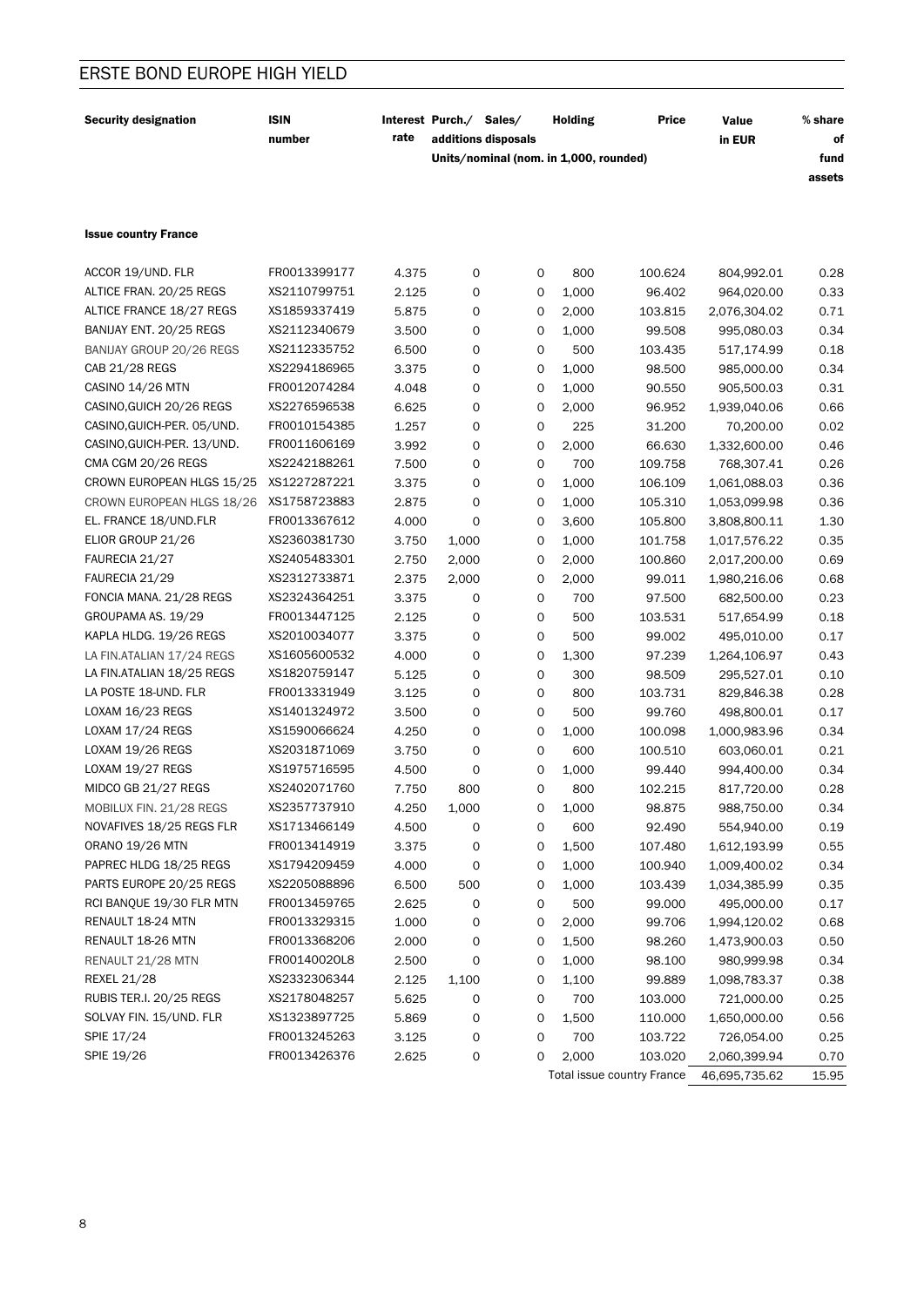|                                    |                       |       |                         |                                                               |                |                                   | Semi-Annual Report 2021 |                                   |
|------------------------------------|-----------------------|-------|-------------------------|---------------------------------------------------------------|----------------|-----------------------------------|-------------------------|-----------------------------------|
| <b>Security designation</b>        | <b>ISIN</b><br>number | rate  | Interest Purch./ Sales/ | additions disposals<br>Units/nominal (nom. in 1,000, rounded) | <b>Holding</b> | <b>Price</b>                      | Value<br>in EUR         | $%$ share<br>of<br>fund<br>assets |
| <b>Issue country Greece</b>        |                       |       |                         |                                                               |                |                                   |                         |                                   |
| EUROBANK 21/28 FLR MTN             | XS2385386029          | 2.250 | 1,000                   | 0                                                             | 1,000          | 95.251                            | 952,511.98              | 0.33                              |
| NAT.B GREECE 20/26 FLR             | XS2237982769          | 2.750 | 1,000                   | 0                                                             | 1,000          | 99.710                            | 997,099.99              | 0.34                              |
| PIRAEUS FIN. 20/30FLR MTN          | XS2121408996          | 5.500 | 0                       | 0                                                             | 1,500          | 95.692                            | 1,435,373.96            | 0.49                              |
|                                    |                       |       |                         |                                                               |                | <b>Total issue country Greece</b> | 3,384,985.93            | 1.16                              |
| <b>Issue country Great Britain</b> |                       |       |                         |                                                               |                |                                   |                         |                                   |
| CARNIVAL 19/29                     | XS2066744231          | 1.000 | O                       | 0                                                             | 500            | 73.250                            | 366,250.00              | 0.13                              |
| EC FINANCE 21/26 REGS              | XS2389984175          | 3.000 | 1,000                   | 0                                                             | 1,000          | 101.520                           | 1,015,199.97            | 0.35                              |
| EG GLBL FIN. 19/25 REGS            | XS2065633203          | 6.250 | 0                       | 0                                                             | 1,400          | 100.866                           | 1,412,123.96            | 0.48                              |
| I.GAME TECH. 19/28 REGS            | XS2051904733          | 2.375 | 0                       | 0                                                             | 1,000          | 97.500                            | 975,000.00              | 0.33                              |
| INEOS QUAT.F 21/26 REGS            | XS2291928849          | 3.750 | 0                       | 0                                                             | 1,500          | 99.747                            | 1,496,202.05            | 0.51                              |
| INTL GAME TECH.18/24 REGS          | XS1844997970          | 3.500 | 0                       | 0                                                             | 1,000          | 104.220                           | 1,042,200.01            | 0.36                              |
| INTL PERSO.F 20/25 MTN             | XS2256977013          | 9.750 | 0                       | 0                                                             | 320            | 106.295                           | 340,143.99              | 0.12                              |
| JAGUAR LAND R.A.18/26REGS          | XS1881005976          | 4.500 | 0                       | 0                                                             | 3,300          | 102.260                           | 3,374,580.07            | 1.15                              |
| MODULAIRE GLO. 18-23 REGS          | XS1767052050          | 6.500 | 0                       | 0                                                             | 700            | 100.884                           | 706,190.79              | 0.24                              |
| PINNACLE BID 20/25 REGS            | XS2251627514          | 5.500 | 0                       | 500                                                           | 500            | 101.400                           | 507,000.01              | 0.17                              |
| TI AUTOMOT. 21/29 REGS             | XS2331728126          | 3.750 | 0                       | 0                                                             | 1,000          | 100.546                           | 1,005,456.01            | 0.34                              |
| TITAN GLOBAL FIN. 17/24            | XS1716212243          | 2.375 | $\mathbf 0$             | 0                                                             | 250            | 101.656                           | 254,140.00              | 0.09                              |
| VODAFONE GRP 18/79 FLR             | XS1888179477          | 3.100 | 2,000                   | 0                                                             | 2,000          | 103.135                           | 2,062,700.04            | 0.70                              |
| VODAFONE GRP 20/80 FLR             | XS2225157424          | 2.625 | 0                       | 0                                                             | 2,000          | 101.394                           | 2,027,879.94            | 0.69                              |
| VODAFONE GRP 20/80 FLR             | XS2225204010          | 3.000 | 0                       | 0                                                             | 1,700          | 100.689                           | 1,711,719.80            | 0.58                              |
|                                    |                       |       |                         |                                                               |                | Total issue country Great Britain | 18,296,786.64           | 6.25                              |
| <b>Issue country Ireland</b>       |                       |       |                         |                                                               |                |                                   |                         |                                   |
| EIRCOM FIN. 19/26 REG.S            | XS1991034825          | 3.500 | 0                       | 0                                                             | 2,700          | 100.750                           | 2,720,250.00            | 0.93                              |
| EN.GR.ROI.HOLD. 17/25              | XS1684813493          | 4.000 | 0                       | 0                                                             | 700            | 99.120                            | 693,840.02              | 0.24                              |
| JAMES HAR.INTL F. 18/26            | XS1888221261          | 3.625 | 0                       | 0                                                             | 500            | 101.379                           | 506,894.99              | 0.17                              |
|                                    |                       |       |                         |                                                               |                | Total issue country Ireland       | 3,920,985.01            | 1.34                              |
| <b>Issue country Isle of Man</b>   |                       |       |                         |                                                               |                |                                   |                         |                                   |
| PLAYTECH 18/23                     | XS1849464323          | 3.750 | $\mathsf{O}\xspace$     | 0                                                             | 800            | 100.780                           | 806,239.99              | 0.28                              |
|                                    |                       |       |                         |                                                               |                | Total issue country Isle of Man   | 806,239.99              | 0.28                              |
| <b>Issue country Italy</b>         |                       |       |                         |                                                               |                |                                   |                         |                                   |
| AUTOPER L IT 21/30 NOTES           | XS2278566299          | 2.000 | 0                       | 0                                                             | 3,000          | 103.752                           | 3,112,559.97            | 1.06                              |
| BANCO BPM 20/30 FLR MTN            | XS2229021261          | 5.000 | 0                       | 0                                                             | 1,000          | 106.500                           | 1,065,000.00            | 0.36                              |
| BCA PASCH.SI 20/26 MTN             | XS2270393379          | 1.875 | 0                       | 0                                                             | 1,700          | 97.000                            | 1,649,000.00            | 0.56                              |
| BPER BANCA 20/30 FLR MTN           | XS2264034260          | 3.625 | 0                       | 0                                                             | 500            | 103.211                           | 516,054.00              | 0.18                              |
| GAMMA BIDCO 21/25 REGS             | XS2321537255          | 5.125 | 0                       | 0                                                             | 500            | 99.500                            | 497,500.00              | 0.17                              |
| INF.WIREL.IT 20/28 MTN             | XS2244936659          | 1.625 | 0                       | 0                                                             | 500            | 101.503                           | 507,514.99              | 0.17                              |
| LIBRA GROUP 21/27 REGS             | XS2339830049          | 5.000 | 0                       | 0                                                             | 1,200          | 101.200                           | 1,214,399.96            | 0.41                              |
| PIAGGIO + C. 18/25 REGS            | XS1808984501          | 3.625 | $\Omega$                | $\Omega$                                                      | 600            | 101.549                           | 609.291.59              | 0.21                              |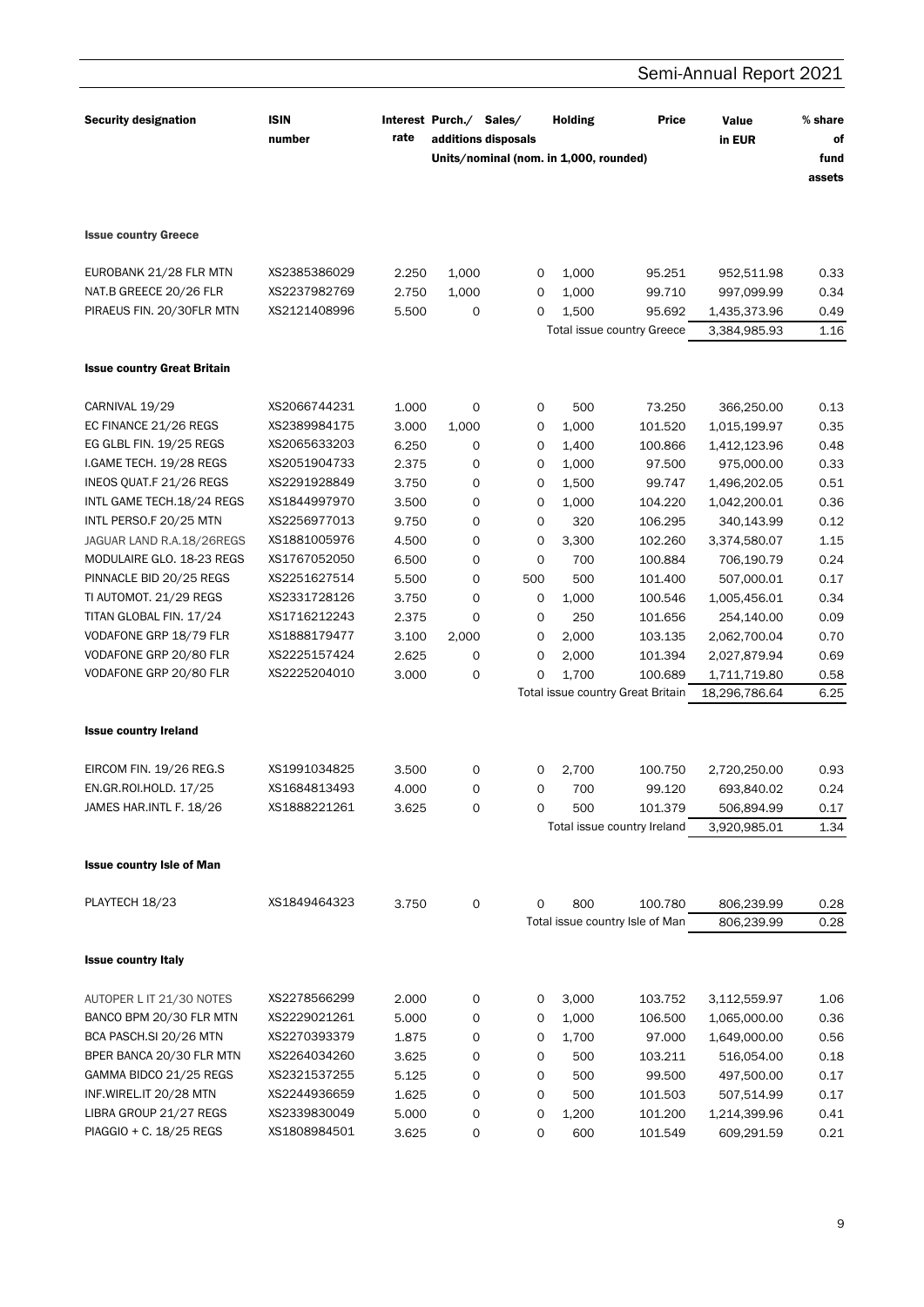| <b>Security designation</b>     | <b>ISIN</b><br>number | rate           | Interest Purch./ Sales/ | additions disposals                    | <b>Holding</b> | <b>Price</b>                         | Value<br>in EUR | $\%$ share<br>of |
|---------------------------------|-----------------------|----------------|-------------------------|----------------------------------------|----------------|--------------------------------------|-----------------|------------------|
|                                 |                       |                |                         | Units/nominal (nom. in 1,000, rounded) |                |                                      |                 | fund             |
|                                 |                       |                |                         |                                        |                |                                      |                 | assets           |
| POSTE ITAL 21/UND. FLR          | XS2353073161          |                |                         |                                        | 1,500          | 96.250                               |                 |                  |
| TELECOM ITAL 18/26 MTN          | XS1846631049          | 2.625          | 1,500                   | 0                                      |                |                                      | 1,443,750.00    | 0.49             |
| TELECOM ITALIA 17/27 MTN        | XS1698218523          | 2.875          | 1,400                   | 0                                      | 2,000          | 100.879                              | 2,017,584.08    | 0.69             |
| VERDE BIDCO 21/26 REGS          | XS2389112736          | 2.375<br>4.625 | 0<br>600                | 0                                      | 2,000<br>600   | 97.000<br>101.644                    | 1,940,000.00    | 0.66<br>0.21     |
| WEBUILD 20/25                   | XS2271356201          |                |                         | 0<br>0                                 |                |                                      | 609,863.98      |                  |
|                                 |                       | 5.875          | 0                       |                                        | 2,000          | 108.490<br>Total issue country Italy | 2,169,799.96    | 0.74<br>5.93     |
|                                 |                       |                |                         |                                        |                |                                      | 17,352,318.53   |                  |
| <b>Issue country Japan</b>      |                       |                |                         |                                        |                |                                      |                 |                  |
| SOFTBANK GROUP 18/23            | XS1811213781          | 4.000          | 0                       | $\mathbf 0$                            | 500            | 101.872                              | 509,361.00      | 0.17             |
| SOFTBANK GROUP 18/28            | XS1793255941          | 5.000          | 0                       | 0                                      | 2,940          | 102.671                              | 3,018,515.67    | 1.03             |
|                                 |                       |                |                         |                                        |                | Total issue country Japan            | 3,527,876.67    | 1.21             |
|                                 |                       |                |                         |                                        |                |                                      |                 |                  |
| <b>Issue country Jersey</b>     |                       |                |                         |                                        |                |                                      |                 |                  |
| ADIENT GLB HLD 16/24 REGS       | XS1468662801          | 3.500          | 0                       | 0                                      | 1,000          | 100.500                              | 1,005,000.00    | 0.34             |
| AVIS BUDGET FIN.16/24REGS       | XS1496337236          | 4.125          | 0                       | 0                                      | 1,000          | 100.994                              | 1,009,944.00    | 0.35             |
|                                 |                       |                |                         |                                        |                | Total issue country Jersey           | 2,014,944.00    | 0.69             |
|                                 |                       |                |                         |                                        |                |                                      |                 |                  |
| <b>Issue country Luxembourg</b> |                       |                |                         |                                        |                |                                      |                 |                  |
| 4FINANCE 21/26                  | N00011128316          | 10.750         | 1,800                   | 0                                      | 1,800          | 101.750                              | 1,831,500.00    | 0.63             |
| ADLER GROUP 21/29               | XS2283225477          | 2.250          | 2,000                   | 0                                      | 2,000          | 79.614                               | 1,592,279.96    | 0.54             |
| ALB.1/AGG.H. 21/26 REGS         | XS2399700959          | 5.250          | 1,000                   | 0                                      | 1,000          | 98.300                               | 983,000.03      | 0.34             |
| ALTICE FIN. 20/25 REGS          | XS2102489353          | 2.250          | 0                       | 0                                      | 1,500          | 95.921                               | 1,438,811.99    | 0.49             |
| ALTICE FINCO 17/28 REGS         | XS1577952440          | 4.750          | 0                       | 0                                      | 1,600          | 92.389                               | 1,478,220.83    | 0.51             |
| ALTICE FR.H. 20/27 REGS         | XS2138128314          | 8.000          | 0                       | 0                                      | 2,800          | 105.242                              | 2,946,764.80    | 1.01             |
| ANACAP FIN.EUR. 17/24FLR        | XS1649046874          | 5.000          | 0                       | 0                                      | 2,000          | 96.930                               | 1,938,600.00    | 0.66             |
| ARD FINANCE 19/27 REGS          | XS2079032483          | 5.000          | 0                       | 0                                      | 900            | 101.375                              | 912,375.00      | 0.31             |
| AT.L.4/AU/F. 21/28 REGS         | XS2342057143          | 3.625          | 0                       | 0                                      | 1,000          | 96.000                               | 960,000.00      | 0.33             |
| CIDR.AIDA F. 21/28 REGS         | XS2325699994          | 5.000          | 0                       | 0                                      | 400            | 98.170                               | 392,679.99      | 0.13             |
| CIRSA FIN.IN 19/25 REGS         | XS1990952779          | 4.750          | 0                       | 0                                      | 1,000          | 98.250                               | 982,500.00      | 0.34             |
| CRYSTAL ALM. 19/24 REGS         | XS2010040801          | 4.250          | 1,000                   | 0                                      | 1,000          | 101.806                              | 1,018,060.00    | 0.35             |
| DANA FIN.LUX 21/29 REGS         | XS2345050251          | 3.000          | 550                     | 0                                      | 550            | 99.582                               | 547,701.01      | 0.19             |
| EDREAMS ODIGEO 18/23 REGS       | XS1879565791          | 5.500          | 0                       | 0                                      | 1,000          | 98.330                               | 983,300.02      | 0.34             |
| EUROFIN.SCIF 19/UND. FLR        | XS2051471105          | 2.850          | 0                       | 0                                      | 400            | 101.455                              | 405,820.00      | 0.14             |
| FLAM.LUX II 21/29 REGS          | XS2324523583          | 5.000          | 0                       | 0                                      | 100            | 96.268                               | 96,268.00       | 0.03             |
| GAMMA BONDCO 21/26              | XS2407361109 1)       | 8.125          | 2,000                   | 0                                      | 2,000          | 96.685                               | 1,924,325.00    | 0.66             |
| GARF.HOLD.3 20/25 REGS          | XS2250153769          | 6.750          | 0                       | 0                                      | 800            | 103.130                              | 825,039.98      | 0.28             |
| GARF.HOLD.3 20/26 FLR           | XS2250154494 1)       | 6.250          | 0                       | 0                                      | 500            | 100.865                              | 501,720.83      | 0.17             |
| HOLCIM F.LUX 19/UND FLR         | XS1713466495          | 3.000          | 0                       | 0                                      | 500            | 102.604                              | 513,019.98      | 0.18             |
| LHMC FINCO 2 19/25 REGS         | XS2059777594 1)       | 7.250          | 1,000                   | 0                                      | 1,000          | 97.610                               | 948,711.12      | 0.32             |
| MATTERH.TEL. 17/27 REGS         | XS1720690889          | 4.000          | 0                       | 0                                      | 800            | 100.435                              | 803,479.98      | 0.27             |
| MOTION FINCO 20/25              | XS2166184916          | 7.000          | 0                       | 0                                      | 1,900          | 103.890                              | 1,973,909.98    | 0.67             |
| PLT VII FIN.20/26 REGS          | XS2200172653          | 4.625          | 0                       | 0                                      | 600            | 102.010                              | 612,060.01      | 0.21             |
| SAMSONITE F. 18/26 REGS         | XS1811792792          | 3.500          | 0                       | 0                                      | 700            | 96.765                               | 677,356.39      | 0.23             |
| SUM.BC.HO.A 19/27 REGS          | XS2067265392          | 9.250          | 0                       | 0                                      | 500            | 107.400                              | 483,865.27      | 0.17             |
| SUM.BC.HO.B 19/26 REGS          | XS2067263850          | 5.750          | 0                       | 0                                      | 500            | 103.500                              | 517,500.00      | 0.18             |
| TELENET F.LUX. 17/28 REGS       | BE6300371273          | 3.500          | 0                       | 0                                      | 1,000          | 101.937                              | 1,019,366.00    | 0.35             |

Total issue country Luxembourg 29,308,236.17 10.01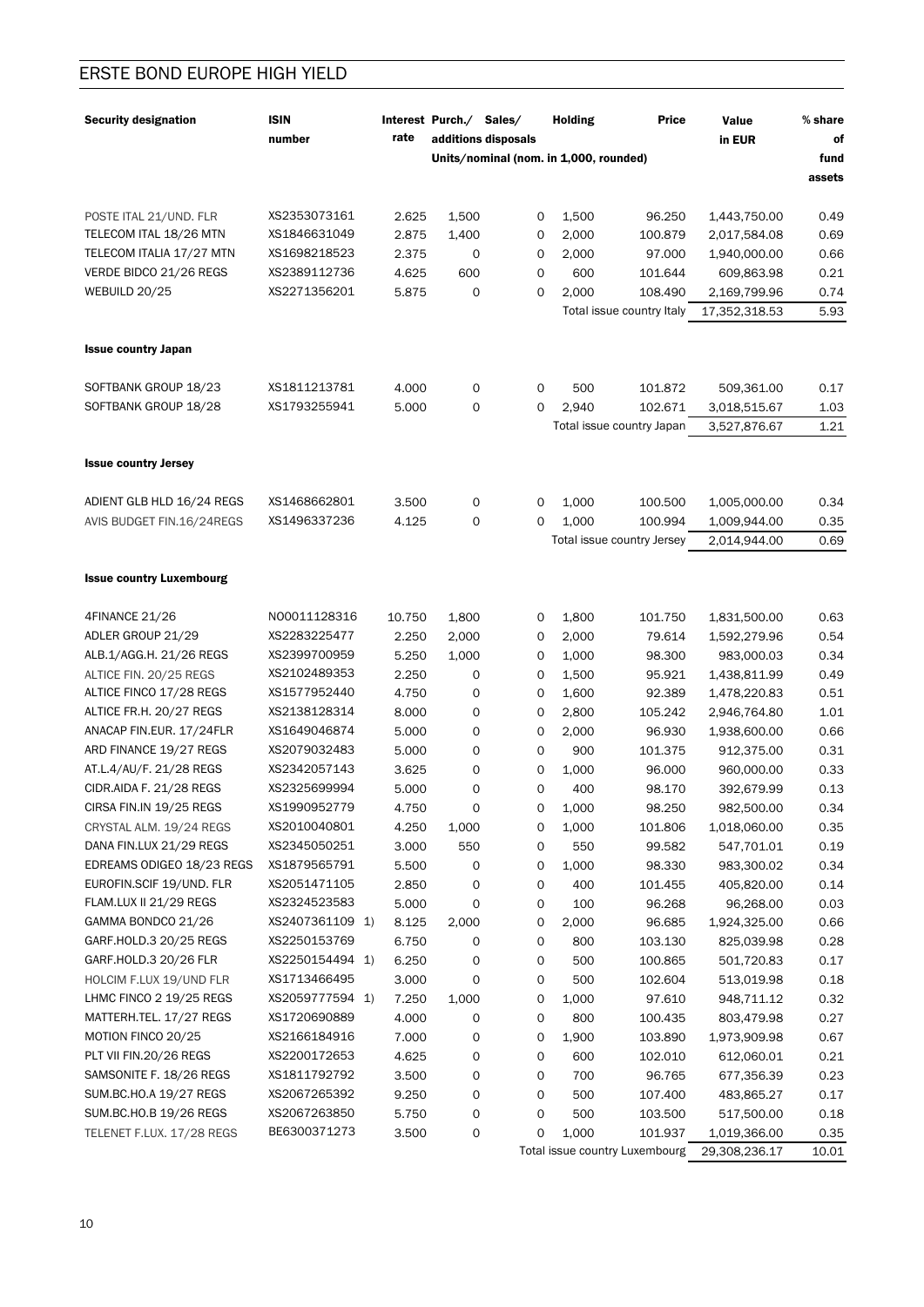|                                  |                       |       |                         |                                                               |                |                                   | Semi-Annual Report 2021 |                                 |  |
|----------------------------------|-----------------------|-------|-------------------------|---------------------------------------------------------------|----------------|-----------------------------------|-------------------------|---------------------------------|--|
| <b>Security designation</b>      | <b>ISIN</b><br>number | rate  | Interest Purch./ Sales/ | additions disposals<br>Units/nominal (nom. in 1,000, rounded) | <b>Holding</b> | <b>Price</b>                      | Value<br>in EUR         | % share<br>of<br>fund<br>assets |  |
| <b>Issue country Mexico</b>      |                       |       |                         |                                                               |                |                                   |                         |                                 |  |
| CEMEX S.A.B. 19/26 REGS          | XS1964617879          | 3.125 | 0                       | $\mathbf 0$                                                   | 800            | 101.796                           | 814,366.00              | 0.28                            |  |
| PET. MEX. 15/27 MTN              | XS1172951508          | 2.750 | 0                       | 0                                                             | 2,000          | 89.875                            | 1,797,500.00            | 0.61                            |  |
|                                  |                       |       |                         |                                                               |                | <b>Total issue country Mexico</b> | 2,611,866.00            | 0.89                            |  |
| <b>Issue country Netherlands</b> |                       |       |                         |                                                               |                |                                   |                         |                                 |  |
| ABERTIS INF. 20/UND. FLR         | XS2256949749          | 3.248 | 0                       | 0                                                             | 900            | 101.362                           | 912,258.00              | 0.31                            |  |
| COMP. BIDCO 21/26 REGS           | XS2338545655          | 5.750 | 0                       | 0                                                             | 1,000          | 92.750                            | 927,500.00              | 0.32                            |  |
| CONSTELLIUM 17/26 REGS           | XS1713568811          | 4.250 | 800                     | 0                                                             | 1,400          | 100.428                           | 1,405,992.01            | 0.48                            |  |
| DUFRY ONE 17/24                  | XS1699848914          | 2.500 | 0                       | 0                                                             | 1,600          | 96.544                            | 1,544,707.15            | 0.53                            |  |
| DUFRY ONE B. 19/27               | XS2079388828          | 2.000 | 0                       | 0                                                             | 1,000          | 91.180                            | 911,800.00              | 0.31                            |  |
| DUFRY ONE B. 21/28               | XS2333564503          | 3.375 | 0                       | 0                                                             | 500            | 94.750                            | 473,750.00              | 0.16                            |  |
| FRIGOGL.FIN. 20/25 REGS          | XS2114234714          | 6.875 | 500                     | 0                                                             | 500            | 88.000                            | 440,000.00              | 0.15                            |  |
| IPD 3 20/25 REGS                 | XS2262838381          | 5.500 | $\mathbf 0$             | 0                                                             | 600            | 102.025                           | 612,150.01              | 0.21                            |  |
| KON.FRIES.C.20/UND.FLR           | XS2228900556          | 2.850 | 600                     | 0                                                             | 600            | 101.170                           | 607,019.99              | 0.21                            |  |
| MAXEDA DIY H 20/26 REGS          | XS2232108568          | 5.875 | 0                       | 0                                                             | 700            | 100.898                           | 706,286.02              | 0.24                            |  |
| NOBEL BIDCO 21/28 REGS           | XS2355515516          | 3.125 | 500                     | 0                                                             | 500            | 97.150                            | 485,750.01              | 0.17                            |  |
| <b>OCI 19/24 REGS</b>            | XS2066213625          | 3.125 | 3,143                   | 1,143                                                         | 2,000          | 101.020                           | 865,885.69              | 0.30                            |  |
| OI EUROPEAN GRP 16/24REGS        | XS1405765907          | 3.125 | 0                       | 0                                                             | 1,800          | 101.988                           | 1,835,776.84            | 0.63                            |  |
| PRO.HLDG 264 18/23 REGS          | XS1860216909          | 6.750 | 0                       | 0                                                             | 300            | 98.085                            | 294,255.00              | 0.10                            |  |
| Q-PARK HOL.I 20/27 REGS          | XS2115190451          | 2.000 | 900                     | 0                                                             | 900            | 94.590                            | 851,309.96              | 0.29                            |  |
| REPSOL INT 20/UND. FLR           | XS2185997884          | 3.750 | 0                       | 0                                                             | 500            | 104.982                           | 524,908.98              | 0.18                            |  |
| REPSOL INT 20/UND. FLR           | XS2186001314          | 4.247 | 0                       | 0                                                             | 2,000          | 107.125                           | 2,142,500.00            | 0.73                            |  |
| REPSOL INT 21/UND. FLR           | XS2320533131          | 2.500 | 0                       | 0                                                             | 1,400          | 99.000                            | 1,386,000.00            | 0.47                            |  |
| REPSOL INTL F. 15/75 FLR         | XS1207058733          | 4.500 | 0                       | 0                                                             | 2,500          | 106.750                           | 2,668,750.00            | 0.91                            |  |
| SAIPEM FIN.I 21/28 MTN           | XS2325696628          | 3.125 | 0                       | 0                                                             | 1,300          | 96.880                            | 1,259,445.23            | 0.43                            |  |
| SAMVARD.MOTH.AUT.SY.17/24        | XS1635870923          | 1.800 | 0                       | 0                                                             | 900            | 98.625                            | 887,625.00              | 0.30                            |  |
| SELECTA GRP 20/26 REGS           | XS2249858940          | 8.000 | 21                      | 0                                                             | 721            | 101.000                           | 728,386.75              | 0.25                            |  |
| SIGMA HOLDCO 18/26 REGS          | XS1813504666          | 5.750 | 0                       | 0                                                             | 2,500          | 91.997                            | 2,299,930.00            | 0.79                            |  |
| SUNSH. MID 18/26 REGS            | XS1814787054          | 6.500 | 0                       | 0                                                             | 1,000          | 102.675                           | 1,026,750.03            | 0.35                            |  |
| SYNGENTA FINANCE 15/27MTN        | XS1199954691          | 1.250 | 0                       | 0                                                             | 1,000          | 100.569                           | 1,005,693.97            | 0.34                            |  |
| TEV.P.F.N.II 21/30               | XS2406607171          | 4.375 | 1,000                   | 0                                                             | 1,000          | 98.310                            | 983,100.00              | 0.34                            |  |
| TRIV.PACK.FI 19/26 REGS          | XS2034068432          | 3.750 | 0                       | 0                                                             | 1,000          | 100.000                           | 1,000,000.00            | 0.34                            |  |
| UPC HOLDING 17/29 REGS           | XS1629969327          | 3.875 | 0                       | 0                                                             | 1,600          | 101.356                           | 1,621,696.05            | 0.55                            |  |
| ZF EUROPE FI 19/26               | XS2010039381          | 2.000 | 0                       | 0                                                             | 3,500          | 99.750                            | 3,491,250.00            | 1.19                            |  |
| ZIGGO 19/30 REGS                 | XS2069016165          | 2.875 | 0                       | 0                                                             | 1,000          | 98.964                            | 989,639.97              | 0.34                            |  |
| ZIGGO B.V. 16/27 REGS            | XS1493836461          | 4.250 | 0                       | 0                                                             | 1,000          | 101.750                           | 814,000.00              | 0.28                            |  |
|                                  |                       |       |                         |                                                               |                | Total issue country Netherlands   | 35,704,116.66           | 12.20                           |  |
|                                  |                       |       |                         |                                                               |                |                                   |                         |                                 |  |
| <b>Issue country Norway</b>      |                       |       |                         |                                                               |                |                                   |                         |                                 |  |
| ADEVINTA 20/27 REGS              | XS2249894234          | 3.000 | 1,500                   | 0                                                             | 1,500          | 101.750                           | 1,526,250.00            | 0.52                            |  |
| AXACTOR 21/26 FLR                | N00011093718          | 4.806 | 1,000                   | 0                                                             | 1,000          | 97.708                            | 977,080.00              | 0.33                            |  |
| LINK MOB.GRP 20/25               | N00010911506          | 3.375 | 1,300                   | 0                                                             | 1,300          | 97.573                            | 1,268,449.00            | 0.43                            |  |
|                                  |                       |       |                         |                                                               |                | Total issue country Norway        | 3,771,779.00            | 1.29                            |  |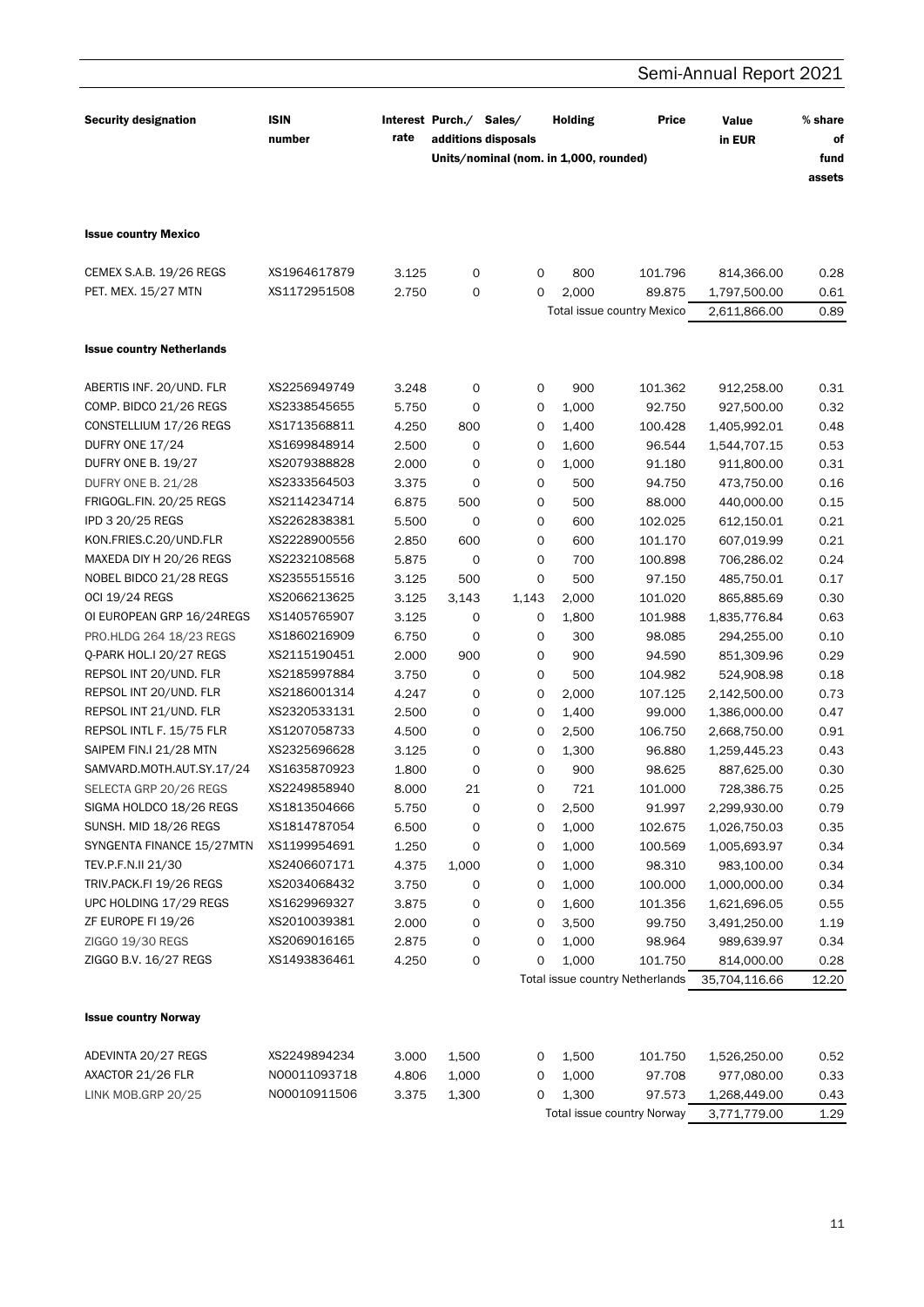| <b>Security designation</b>         | <b>ISIN</b><br>number | rate   | Interest Purch./ Sales/<br>additions disposals |     | <b>Holding</b><br>Units/nominal (nom. in 1,000, rounded) | <b>Price</b>                       | Value<br>in EUR | % share<br>of<br>fund<br>assets |
|-------------------------------------|-----------------------|--------|------------------------------------------------|-----|----------------------------------------------------------|------------------------------------|-----------------|---------------------------------|
| <b>Issue country Austria</b>        |                       |        |                                                |     |                                                          |                                    |                 |                                 |
| AMS 20/25 REGS                      | XS2195511006          | 6.000  | 0                                              | 0   | 1,000                                                    | 105.004                            | 1,050,039.98    | 0.36                            |
| SAPPI PAPIER 21/28 REGS             | XS2310951103          | 3.625  | 0                                              | 0   | 1,000                                                    | 100.563                            | 1,005,625.99    | 0.34                            |
|                                     |                       |        |                                                |     |                                                          | Total issue country Austria        | 2,055,665.97    | 0.70                            |
| <b>Issue country Panama</b>         |                       |        |                                                |     |                                                          |                                    |                 |                                 |
| CARNIVAL CRP 20/26 REGS             | XS2010030596          | 10.125 | 0                                              | 500 | 400                                                      | 111.250                            | 445,000.00      | 0.15                            |
| CARNIVAL CRP 20/26 REGS             | XS2264155305          | 7.625  | 0                                              | 0   | 250                                                      | 104.290                            | 260,725.00      | 0.09                            |
|                                     |                       |        |                                                |     |                                                          | Total issue country Panama         | 705,725.00      | 0.24                            |
| <b>Issue country Poland</b>         |                       |        |                                                |     |                                                          |                                    |                 |                                 |
|                                     |                       |        |                                                |     |                                                          |                                    |                 |                                 |
| CP/EAST.PA 20/27 REGS               | XS2247616514          | 2.375  | 500                                            | 0   | 1,100                                                    | 100.125                            | 1,101,375.00    | 0.38                            |
|                                     |                       |        |                                                |     |                                                          | Total issue country Poland         | 1,101,375.00    | 0.38                            |
| <b>Issue country Sweden</b>         |                       |        |                                                |     |                                                          |                                    |                 |                                 |
| DOMETIC GRP 21/28 MTN               | XS2391403354          | 2.000  | 300                                            | 0   | 300                                                      | 97.450                             | 292,349.99      | 0.10                            |
| HEIMST.BOST. 19/UND. FLR            | XS2010037765          | 3.248  | 0                                              | 0   | 900                                                      | 99.626                             | 896,633.99      | 0.31                            |
| HEIMST.BOST. 21/UND. FLR            | XS2294155739          | 2.625  | 0                                              | 0   | 1,200                                                    | 93.496                             | 1,121,952.02    | 0.38                            |
| INTRUM 19/26 MTN REGS               | XS2034925375          | 3.500  | 0                                              | 0   | 700                                                      | 99.494                             | 696,460.80      | 0.24                            |
| INTRUM 20/25 REGS                   | XS2211136168          | 4.875  | 0                                              | 0   | 2,000                                                    | 102.974                            | 2,059,479.98    | 0.70                            |
| INTRUM AB 17/24REGS                 | XS1634532748          | 3.125  | 0                                              | 0   | 2,000                                                    | 99.767                             | 1,995,339.96    | 0.68                            |
| SAMHALLSBYG. 20/UND. FLR            | XS2010032618          | 2.624  | 0                                              | 0   | 975                                                      | 97.853                             | 954,062.85      | 0.33                            |
| TRANSC.HLDG 21/26 FLR               | XS2351344622          | 5.250  | 1,000                                          | 0   | 1,000                                                    | 101.255                            | 1,012,550.00    | 0.35                            |
| UNILABS SUB.AB 17/25 REGS           | XS1602515733          | 5.750  | 0                                              | 0   | 1,000                                                    | 100.797                            | 1,007,972.03    | 0.34                            |
| VERISURE HDG 20/26 REGS             | XS2204842384          | 3.875  | 0                                              | 0   | 1,000                                                    | 101.480                            | 1,014,802.02    | 0.35                            |
| VERISURE MID. 21/29 REGS            | XS2287912450          | 5.250  | 0                                              | 0   | 1,300                                                    | 100.869                            | 1,311,297.04    | 0.45                            |
|                                     |                       |        |                                                |     |                                                          | Total issue country Sweden         | 12,362,900.68   | 4.22                            |
| <b>Issue country Spain</b>          |                       |        |                                                |     |                                                          |                                    |                 |                                 |
| ABANCA C.BAN 19/30 FLR              | ES0265936015          | 4.625  | 0                                              | 0   | 800                                                      | 105.755                            | 846,039.98      | 0.29                            |
| ABERTIS INF. 21/UND. FLR            | XS2282606578          | 2.625  | 0                                              | 0   | 1,500                                                    | 97.173                             | 1,457,598.05    | 0.50                            |
| AEDAS HOMES 21/26                   | XS2343873597          | 4.000  | 1,000                                          | 0   | 1,000                                                    | 100.850                            | 1,008,499.98    | 0.34                            |
| EL CORTE IN. 18/24 REGS             | XS1886543476          | 3.000  | 0                                              | 0   | 1,000                                                    | 100.418                            | 1,004,179.99    | 0.34                            |
| GRIFOLS 17/25 REGS                  | XS1598757760          | 3.200  | 0                                              | 0   | 1,700                                                    | 99.575                             | 1,692,781.82    | 0.58                            |
| LORCA T.BON. 20/27 REGS             | XS2240463674          | 4.000  | 1,000                                          | 0   | 1,000                                                    | 100.500                            | 1,005,000.00    | 0.34                            |
|                                     |                       |        |                                                |     |                                                          | Total issue country Spain          | 7,014,099.82    | 2.40                            |
| <b>Issue country Czech Republic</b> |                       |        |                                                |     |                                                          |                                    |                 |                                 |
|                                     |                       |        |                                                |     |                                                          |                                    |                 |                                 |
| SAZKA GROUP 20/27 REGS              | XS2113253210          | 3.875  | 0                                              | 0   | 500                                                      | 99.166                             | 495,831.99      | 0.17                            |
|                                     |                       |        |                                                |     |                                                          | Total issue country Czech Republic | 495,831.99      | 0.17                            |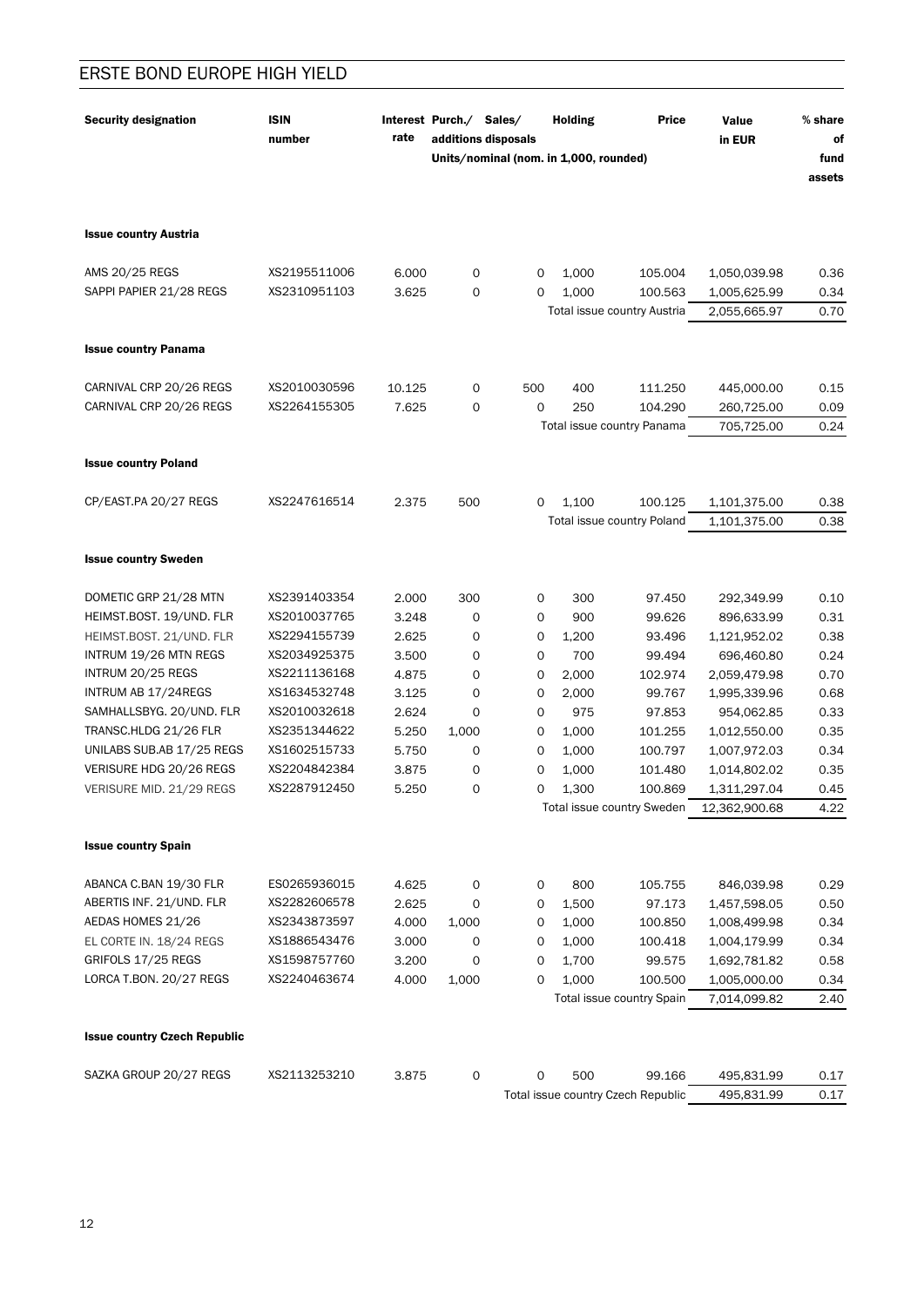### Semi-Annual Report 2021 **Security designation ISIN** Interest Purch./ Sales/ **Holding Price** Value % share rate additions disposals number in EUR of Units/nominal (nom. in 1.000, rounded) fund assets **Issue country USA** AVANTOR FDG 20/25 REGS XS2251742537 2.625  $\mathsf{O}\xspace$  $\mathsf{O}$ 450 101.887 458,492.40  $0.16$ BELDEN INC. 17/27 REGS XS1640668940 3.375  $\mathbf 0$  $\mathbf 0$ 2,000 101.150 2,023,000.04 0.69 XS2177476947 BOXER P.COMP 20/25 REGS 6.500  $\mathsf{O}\xspace$  $\circ$ 500 104.492 522,459.99  $0.18$ CATALENT PH. 20/28 REGS XS2125168729 2.375  $\mathsf{o}$  $\circ$ 1,000 99.316 993,160.02 0.34 CHEMOURS 18/26 XS1827600724 4.000  $\circ$  $\circ$ 1.000 100.638 1,006,380.00  $0.34$ COTY 18/23 REGS XS1801786275 4.000  $\mathsf{O}\xspace$  $\Omega$ 800 99.562 796,495.97  $0.27$ COTY 18/26 REGS XS1801788305 4.750 800  $\mathbf 0$ 800 99.804 798,432.01 0.27 ENCORE CAP. 20/25 REGS XS2229090589  $\mathsf{O}\xspace$ 500 520,425.00 4.875  $\mathbf 0$ 104.085  $0.18$ FORD MOTO.CR 19/25 MTN XS2052337503 2.330  $\mathbf 0$  $\mathsf{O}\xspace$ 1,000 103.500 1,035,000.00 0.35 FORD MOTO.CR 19/26 MTN XS2013574384 2.386  $\mathbf 0$  $\mathbf 0$ 1.000 103.624 1,036,241.99 0.35 FORD MOTO.CR 20/24 XS2116728895 1.744  $\Omega$  $\Omega$ 2,000 101.125 2,022,500.00 0.69 ORGANON/ORG.F. 21/28 REGS XS2332250708  $\mathbf 0$ 0.34 2.875  $\Omega$ 1,000 100.060 1,000,602.04 XS1577958058 SUPERIOR IN.INTL 17/25 6.000  $\mathbf 0$  $\mathbf 0$ 500 97.135 485,675.00  $0.17$ Total issue country USA 12,698,864.46 4.34 **Issue country British Virgin Islands** FOR.ST.(BVI) 19/23 XS2066225124 4.350  $\Omega$  $\Omega$ 500 493,827.50  $0.17$ 98.766 Total issue country British Virgin Islands 493,827.50  $0.17$ Total bonds denominated in EUR 228,453,406.05 78.05 Total securities admitted to organised markets 228,453,406.05 78.05 **Unlisted securities Bonds denominated in EUR Issue country Germany** XS2339015047 STANDARD PA REGS 21/26 6.250 500  $\Omega$ 500 78.000 390,000.00  $0.13$ Total issue country Germany 390,000.00  $0.13$ **Issue country Italy** DOVALUE 21/26 REGS XS2367103780 3.375  $\Omega$ 500 100.000 500 500,000.00  $0.17$ Total issue country Italy 500,000.00  $0.17$ **Issue country Sweden** DDM DEBT 21/26 SE0015797683 9.000  $\mathbf{O}$ 102.166  $\Omega$ 700 715,162.00  $0.24$ Total issue country Sweden 715,162.00  $0.24$

Total bonds denominated in EUR

0.55

1,605,162.00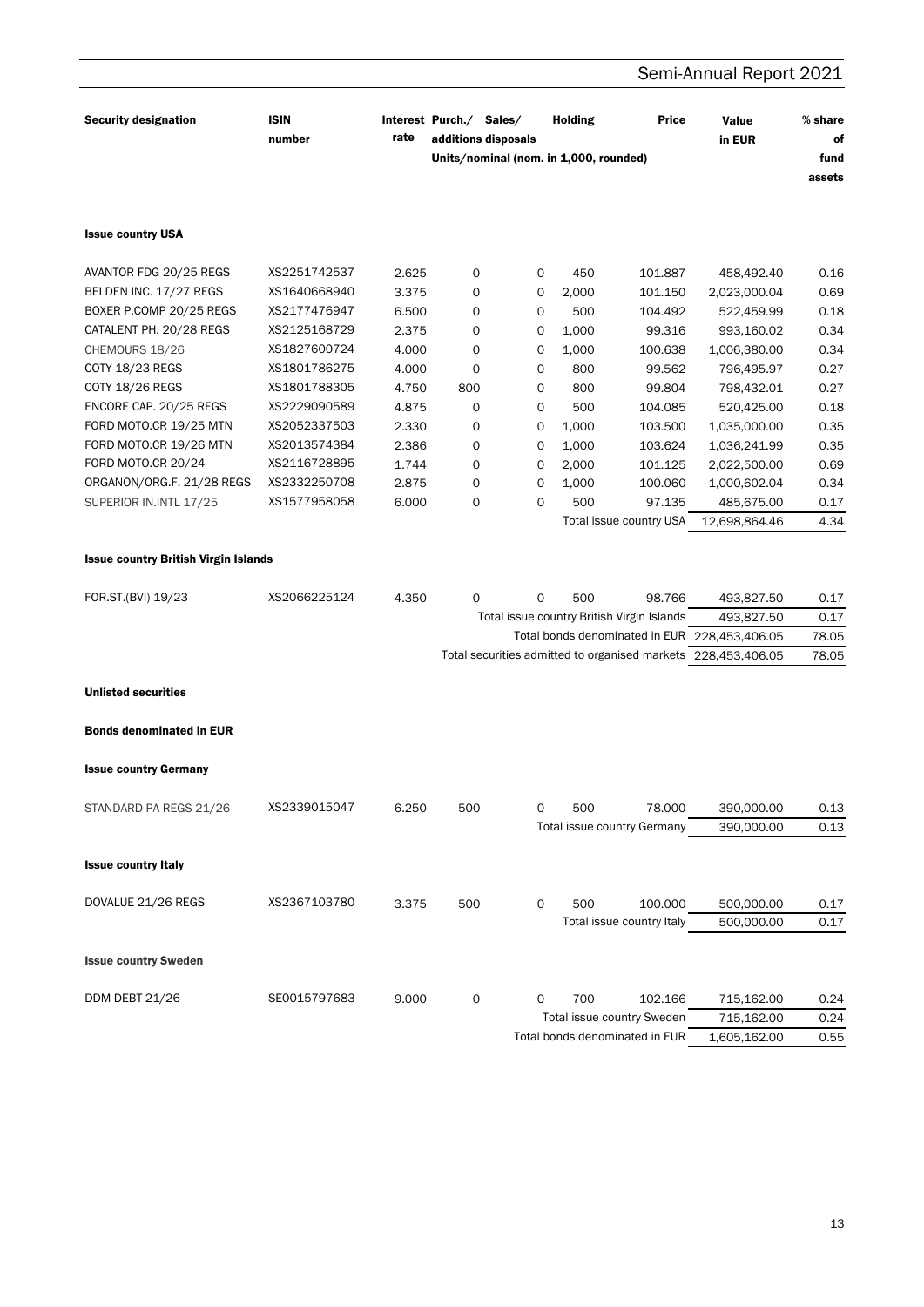| <b>Security designation</b>     | <b>ISIN</b><br>number | rate | Interest Purch./ | Sales/<br>additions disposals | <b>Holding</b>                         | <b>Price</b> | Value<br>in EUR | % share<br>0f  |
|---------------------------------|-----------------------|------|------------------|-------------------------------|----------------------------------------|--------------|-----------------|----------------|
|                                 |                       |      |                  |                               | Units/nominal (nom. in 1,000, rounded) |              |                 | fund<br>assets |
|                                 |                       |      |                  |                               |                                        |              |                 |                |
| <b>Bonds denominated in USD</b> |                       |      |                  |                               |                                        |              |                 |                |

Issue country Bermuda

| HANG FUNG GOLD TECH.07/14 | XS0324747723 | 0.000                                                          |  | 1.000 | 0.000                       | 0.00         | 0.00 |
|---------------------------|--------------|----------------------------------------------------------------|--|-------|-----------------------------|--------------|------|
|                           |              |                                                                |  |       | Total issue country Bermuda | 0.00         | 0.00 |
|                           |              | Total bonds denominated in USD translated at a rate of 1.12560 |  |       |                             | 0.00         | 0.00 |
|                           |              |                                                                |  |       | Total unlisted securities   | 1.605.162.00 | 0.55 |

### Breakdown of fund assets

| Transferable securities | 285.584.882.01 | 97.57   |
|-------------------------|----------------|---------|
| Bank balances           | 3,631,730.39   | 1.24    |
| Interest entitlements   | 3,507,949.80   | 1.20    |
| Other deferred items    | -12.180.45     | $-0.00$ |
| Fund assets             | 292,712,381.75 | 100.00  |

1) Price contains deferred interest.

### Investor note:

### The values of assets in illiquid markets may deviate from their actual selling prices.

| Dividend-bearing units outstanding                 | AT0000805676 | units      | 1,473,018.853 |
|----------------------------------------------------|--------------|------------|---------------|
| Value of dividend-bearing unit                     | AT0000805676 | <b>EUR</b> | 52.91         |
| Dividend-bearing units outstanding                 | AT0000A1Y3G6 | units      | 98,626.000    |
| Value of dividend-bearing unit                     | AT0000A1Y3G6 | <b>EUR</b> | 105.78        |
| Dividend-bearing units outstanding                 | AT0000A1Y3H4 | units      | 0.000         |
| Value of dividend-bearing unit                     | AT0000A1Y3H4 | <b>EUR</b> | 106.57        |
| Non-dividend-bearing units outstanding             | AT0000805684 | units      | 999,221.169   |
| Value of non-dividend-bearing unit                 | AT0000805684 | <b>EUR</b> | 159.28        |
| Non-dividend-bearing units outstanding             | AT0000A1Y3J0 | units      | 0.000         |
| Value of non-dividend-bearing unit                 | AT0000A1Y3J0 | <b>EUR</b> | 106.28        |
| Non-dividend-bearing units outstanding             | AT0000A2B576 | units      | 13.061.861    |
| Value of non-dividend-bearing unit                 | AT0000A2B576 | <b>EUR</b> | 104.07        |
| KEST-exempt non-dividend-bearing units outstanding | AT0000673280 | units      | 8,877.897     |
| Value of KEST-exempt non-dividend-bearing unit     | AT0000673280 | <b>EUR</b> | 202.02        |
| KEST-exempt non-dividend-bearing units outstanding | AT0000639422 | units      | 20,177.164    |
| Value of KEST-exempt non-dividend-bearing unit     | AT0000639422 | <b>CZK</b> | 5.134.50      |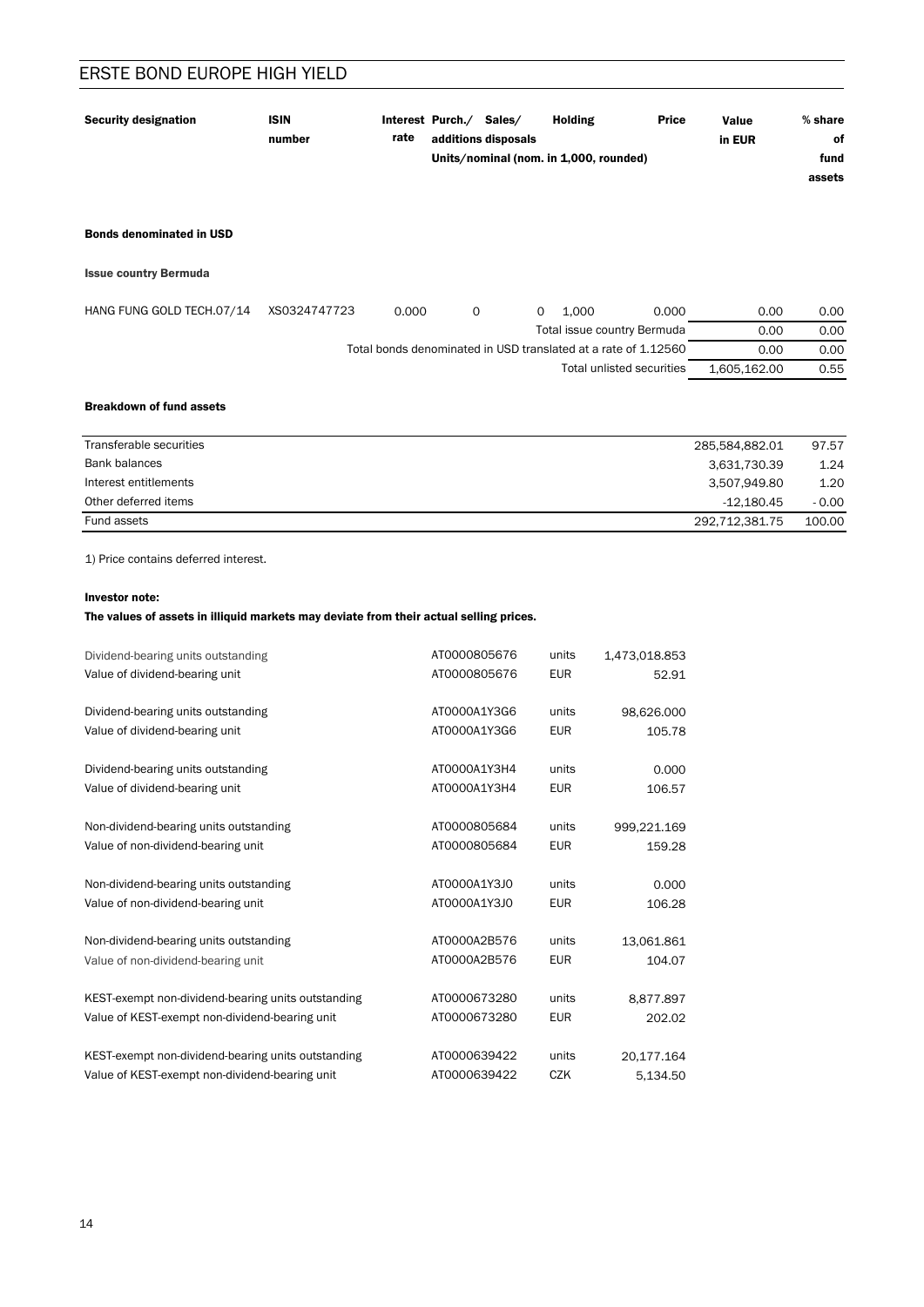| KEST-exempt non-dividend-bearing units outstanding | AT0000A1Y3K8 | units      | 310.777.000 |
|----------------------------------------------------|--------------|------------|-------------|
| Value of KEST-exempt non-dividend-bearing unit     | AT0000A1Y3K8 | <b>EUR</b> | 108.86      |
| KEST-exempt non-dividend-bearing units outstanding | AT0000A1Y3L6 | units      | 37.131.955  |
| Value of KEST-exempt non-dividend-bearing unit     | AT0000A1Y3L6 | <b>EUR</b> | 110.91      |
| KEST-exempt non-dividend-bearing units outstanding | AT0000A1Y3N2 | units      | 0.000       |
| Value of KEST-exempt non-dividend-bearing unit     | AT0000A1Y3N2 | HUF        | 39.688.21   |
| KEST-exempt non-dividend-bearing units outstanding | AT0000A1Y3M4 | units      | 0.000       |
| Value of KEST-exempt non-dividend-bearing unit     | AT0000A1Y3M4 | CZK        | 2.763.89    |

The pool factor is the measure for the partial redemption of bonds that indicates the ratio between the as yet unredeemed capital and the unchanged nominal value.

The pool factor has an initial value of 1, which then rises until the first partial redemption and which is subsequently reduced in accordance with the redemption terms once redemptions begin until it ultimately reaches value of 0.

The following pool factor is relevant for calculating the value:

| <b>Security designation</b> | <b>ISIN</b>  | Pool factor | Value      |
|-----------------------------|--------------|-------------|------------|
|                             | number       |             | in EUR     |
|                             |              |             |            |
| <b>OCI 19/24 REGS</b>       | XS2066213625 | 0.42857     | 865.885.69 |
| SUM.BC.HO.A 19/27 REGS      | XS2067265392 | 0.90105     | 483,865.27 |
| TECHEM VWG.674 18/26REG.S   | XS1859258383 | 0.87920     | 675.903.23 |
| ZIGGO B.V. 16/27 REGS       | XS1493836461 | 0.80000     | 814.000.00 |

The Fund is not permitted to engage in repurchase agreements pursuant to Regulation (EU) No. 2015/2365 (Regulation on Transparency of Securities Financing Transactions and of Reuse). For this reason, repurchase agreements were not employed.

No total return swaps pursuant to Regulation (EU) 2015/2365 (Regulation on Transparency of Securities Financing Transactions and of Reuse) were concluded for the Fund during the reporting period.

The Fund is permitted to engage in securities lending agreements pursuant to Regulation (EU) No. 2015/2365 (Regulation on Transparency of Securities Financing Transactions and of Reuse) according to the fund rules. Securities lending transactions took place during the reporting period. The following securities lending agreements were active at the end of the reporting period: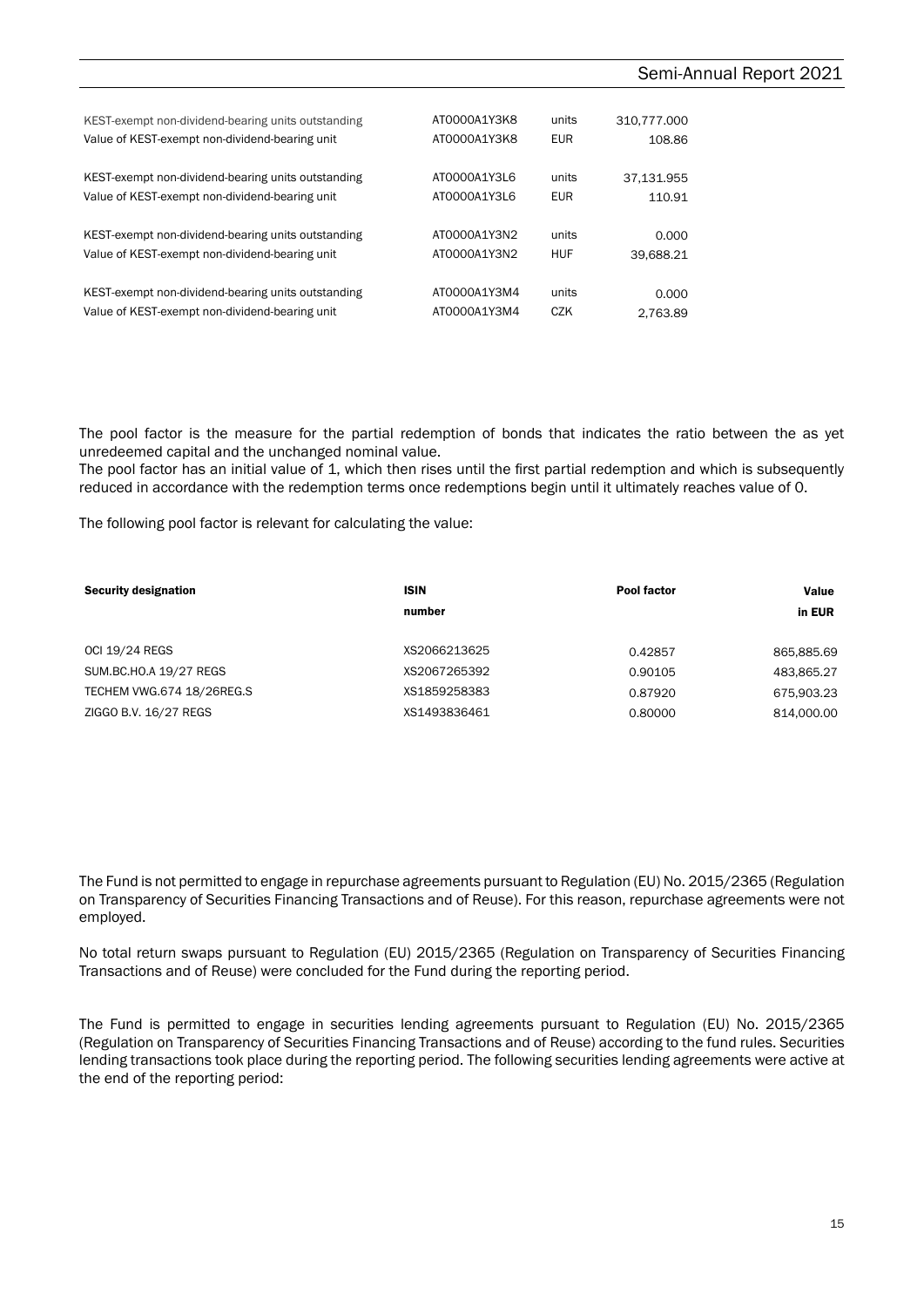### Securities lending

As of 30 November 2021, the following securities were registered as lent in the following amounts and at the following fees in the securities lending system of Erste Group Bank AG:

| <b>Security designation</b> | <b>ISIN</b>  | Lent                                   | Fee       |
|-----------------------------|--------------|----------------------------------------|-----------|
|                             | number       | amount                                 | rate in % |
|                             |              | Units/nominal (nom. in 1,000, rounded) |           |
|                             |              |                                        |           |
| ADLER GROUP 21/29           | XS2283225477 | 2,000                                  | 0.75      |
| ADLER PELZER 17/24 REGS     | XS1533914591 | 600                                    | 0.42      |
| ADLER REAL ESTATE 18/26     | XS1713464524 | 1,000                                  | 1.08      |
| APCOA PARK REGS 21/27       | XS2366276595 | 1,000                                  | 0.36      |
| BANCA IFIS 17/27 FLR        | XS1700435453 | 500                                    | 0.42      |
| CASINO 14/26 MTN            | FR0012074284 | 1,000                                  | 0.78      |
| CASINO, GUICH 20/26 REGS    | XS2276596538 | 1,900                                  | 0.72      |
| COMP. BIDCO 21/26 REGS      | XS2338545655 | 1,000                                  | 0.48      |
| COTY 18/26 REGS             | XS1801788305 | 800                                    | 0.78      |
| ELIOR GROUP 21/26           | XS2360381730 | 500                                    | 0.48      |
| EN.GR.ROI.HOLD. 17/25       | XS1684813493 | 700                                    | 0.54      |
| FAURECIA 21/29              | XS2312733871 | 1,000                                  | 0.66      |
| GAMMA BONDCO 21/26          | XS2407361109 | 2,000                                  | 0.42      |
| K+S AG BOND 12/22           | DE000A1PGZ82 | 800                                    | 0.45      |
| KME AG 18/23 REGS           | XS1756722069 | 500                                    | 0.60      |
| MAXEDA DIY H 20/26 REGS     | XS2232108568 | 700                                    | 0.60      |
| NEXI S.P.A. 19/24 REGS      | XS2066703989 | 500                                    | 0.78      |
| NOVO BANCO 18-28 FLR        | PTNOBFOM0017 | 1,000                                  | 0.66      |
| SAFARI HLD VER REGS 17/22   | XS1713475058 | 400                                    | 0.60      |
| SAIPEM FIN.I 21/28 MTN      | XS2325696628 | 900                                    | 0.45      |
| SAIPEM FIN.I 21/28 MTN      | XS2325696628 | 400                                    | 0.72      |
| SAMSONITE F. 18/26 REGS     | XS1811792792 | 700                                    | 0.54      |
| SUNSH. MID 18/26 REGS       | XS1814787054 | 1,000                                  | 0.54      |
| TELEFON.EUROPE 17/UND.FLR   | XS1731823255 | 800                                    | 0.48      |
| WEBUILD S.P.A. 17/24 REGS   | XS1707063589 | 500                                    | 1.20      |
| WEBUILD S.P.A. 17/24 REGS   | XS1707063589 | 500                                    | 0.84      |
| WEBUILD S.P.A. 20/27        | XS2102392276 | 1,000                                  | 1.26      |

The following collateral has been provided for these lending transactions:

Security designation **ISIN** ISIN ISIN **ISIN** Units/nominal value/absolute number (nominal in 1,000, rounded)

SLOVAKIA 2025 SK4120007543 5,770

AUST. 13/23 4T0000A105W3 4T0000A105W3 16,840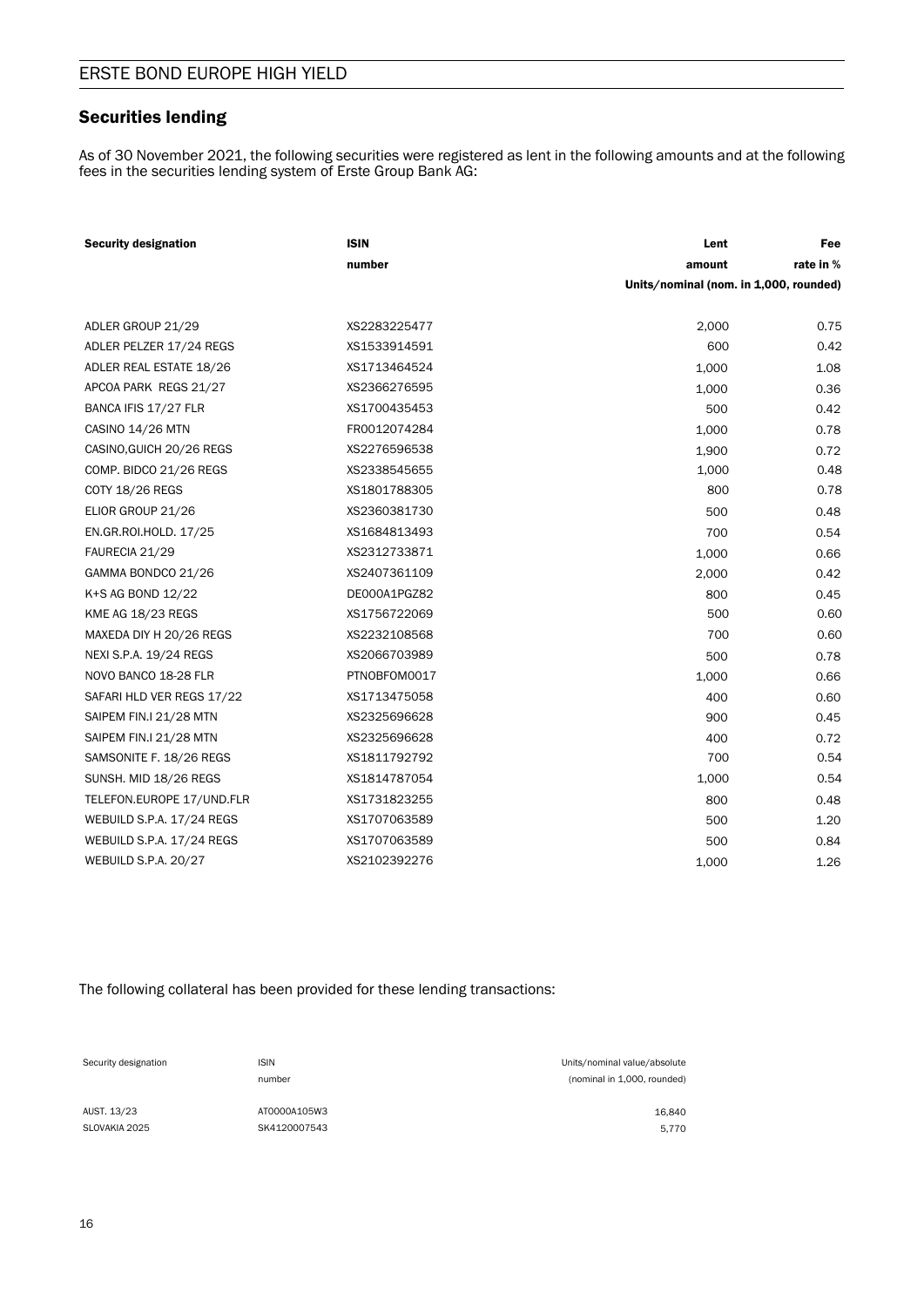### Information pursuant to Article 13 of Regulation (EU) 2015/2365 on transparency of securities financing transactions and of reuse

| <b>General Information:</b>                                                                              |                              |                    |                        |          |                                  |   |                                 |
|----------------------------------------------------------------------------------------------------------|------------------------------|--------------------|------------------------|----------|----------------------------------|---|---------------------------------|
| Amount of securities on loan                                                                             |                              |                    |                        |          |                                  |   |                                 |
| Securities on loan:                                                                                      |                              |                    |                        |          |                                  | € | 23,102,571.90                   |
| as a percentage of the fund assets (less cash and cash equivalents):                                     |                              |                    |                        |          |                                  |   | 7.99%                           |
| Amount of assets engaged (excluding securities lending):                                                 |                              |                    |                        |          |                                  |   |                                 |
| (for the relevant type of securities financing transaction):                                             |                              |                    |                        |          | €                                |   | 23,102,571.90                   |
| as a percentage of the fund assets:                                                                      |                              |                    |                        |          |                                  |   | 7.89%                           |
| <b>Concentration data:</b>                                                                               |                              |                    |                        |          |                                  |   |                                 |
| Ten largest collateral issuers:                                                                          |                              |                    |                        |          |                                  |   | Value in EUR                    |
| - Volume of collateral received and name of issuer                                                       |                              |                    |                        |          |                                  |   |                                 |
| Republic of Austria                                                                                      | AT0000A105W3                 |                    |                        |          |                                  | € | 17,677,582.66                   |
| Slovakia, Republic                                                                                       | SK4120007543                 |                    |                        |          |                                  | € | 6,976,798.66                    |
|                                                                                                          |                              |                    |                        |          |                                  | € | 24,654,381.32                   |
| Top ten counterparties for each type of securities financing transaction (excluding securities lending): |                              |                    |                        |          |                                  |   |                                 |
| Name of the counterparties:                                                                              |                              |                    |                        |          |                                  |   | exclusively Erste Group Bank AG |
| Gross volume of outstanding transactions:                                                                |                              |                    |                        |          |                                  |   | 23,102,571.90                   |
| Aggregate transaction data for each type of securities financing transaction and total return swap:      | <b>ISIN</b>                  | Type of collateral | Maturity/days          | Rating   | Currency                         |   | Value in EUR                    |
|                                                                                                          |                              |                    |                        |          |                                  |   |                                 |
| Republic of Austria<br>Slovakia, Republic                                                                | AT0000A105W3<br>SK4120007543 | govt. guarantee    | unlimited<br>unlimited | AA+<br>Α | EUR $\epsilon$<br>EUR $\epsilon$ |   | 17,677,582.66                   |
|                                                                                                          |                              | govt. guarantee    |                        |          |                                  | € | 6,976,798.66<br>24,654,381.32   |
|                                                                                                          |                              |                    |                        |          |                                  |   |                                 |
| Securities lending broken down by maturity:                                                              |                              |                    |                        |          |                                  |   |                                 |
| Maturity of < 1 day                                                                                      |                              |                    |                        |          |                                  |   |                                 |
| Maturity of 1-7 days                                                                                     |                              |                    |                        |          |                                  |   |                                 |
| Maturity of 8-30 days                                                                                    |                              |                    |                        |          |                                  |   | 381,913.89                      |
| Maturity of 31-90 days                                                                                   |                              |                    |                        |          |                                  |   | 4,503,856.97                    |
| Maturity of 91-360 days                                                                                  |                              |                    |                        |          |                                  |   | 18,216,801.04                   |
| Maturity of > 360 days                                                                                   |                              |                    |                        |          |                                  |   |                                 |
| Country of the counterparty:                                                                             |                              |                    |                        |          |                                  |   | Austria                         |
| Settlement (bilateral/central, etc.):                                                                    |                              |                    |                        |          |                                  |   | bilateral                       |
| Data on reuse of collateral:                                                                             |                              |                    |                        |          |                                  |   |                                 |
| - Share of collateral received that is reused (as a percentage):                                         |                              |                    |                        |          |                                  |   | 0.00%                           |

- Cash collateral reinvestment returns to the fund: 0.00%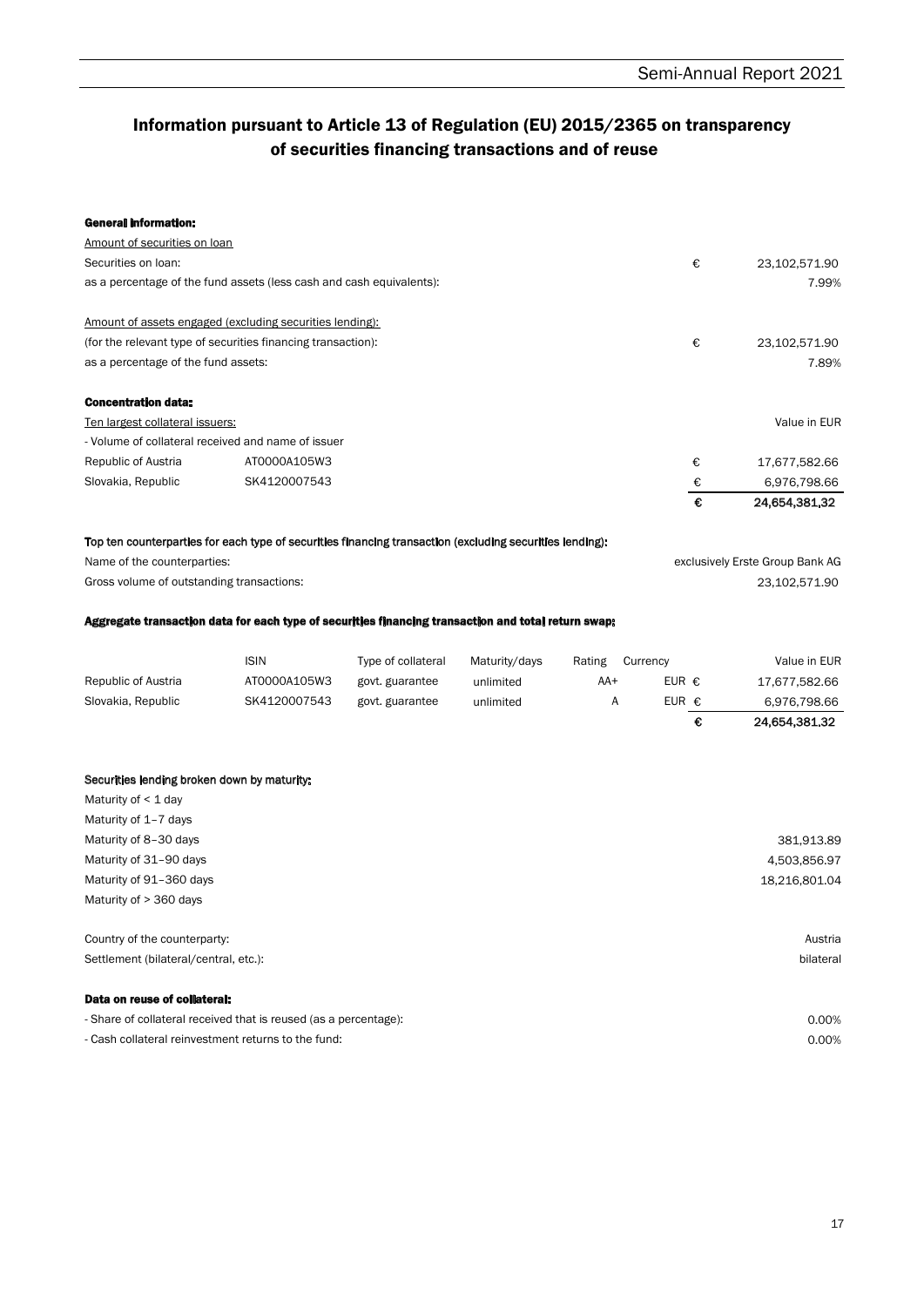| <b>Custodians of the collateral received:</b>                                                                                        |   |                     |
|--------------------------------------------------------------------------------------------------------------------------------------|---|---------------------|
| Number:                                                                                                                              |   | 1                   |
| Name of the custodians of the collateral:                                                                                            |   | Erste Group Bank AG |
| Amount of collateral safe-kept:                                                                                                      | € | 24,654,381.32       |
|                                                                                                                                      |   |                     |
| Safekeeping of collateral granted by the fund:                                                                                       |   | None                |
| Share of collateral held in segregated accounts:                                                                                     |   | None                |
| Return and cost for the individual financing transactions as a percentage<br>of overall returns generated by financing transactions: |   | 100%                |

Explanation on disclosure pursuant to Delegated Regulation (EU) No. 2016/2251 supplementing Regulation (EU) No. 648/2012 of the European Parliament and of the Council on OTC derivatives, central counterparties, and trade repositories with regard to regulatory technical standards for risk-mitigation techniques for OTC derivative contracts not cleared by a central counterparty:

All OTC derivatives are traded through Erste Group Bank AG.

In the event of negative derivatives exposure, collateral in the form of cash or bonds is pledged to Erste Group Bank AG in accordance with the contractually agreed threshold.

In the event of positive derivatives exposure, EUR-denominated government bonds from the Republic of Austria and/or the Federal Republic of Germany are pledged by Erste Group Bank AG to the Fund in accordance with the contractually agreed threshold. A one-time discount of 4% is agreed with the counterparty for this collateral. Collateral that would require a higher discount pursuant to Annex II to Delegated Regulation (EU) No. 2016/2251 is not accepted.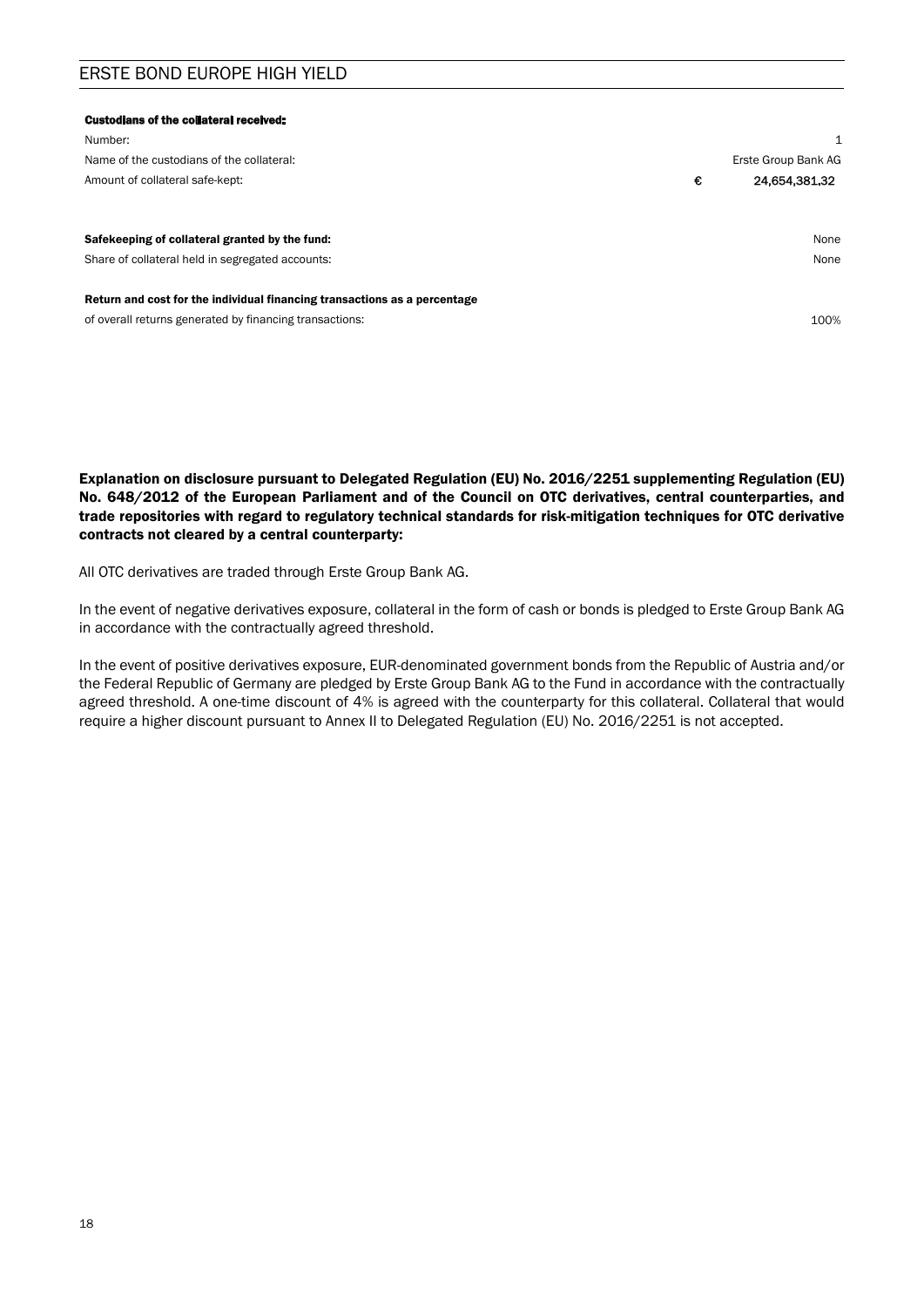### Purchases and sales of transferable securities in the reporting period not listed in the statement of assets and liabilities

| <b>Security designation</b>       | <b>ISIN</b><br>number | Interest<br>rate | Purch./<br>additions<br>Units/nominal (nom. in 1,000, rounded) | Sales/<br>disposals |
|-----------------------------------|-----------------------|------------------|----------------------------------------------------------------|---------------------|
| <b>Publicly traded securities</b> |                       |                  |                                                                |                     |
| <b>Bonds denominated in EUR</b>   |                       |                  |                                                                |                     |
| <b>Issue country Denmark</b>      |                       |                  |                                                                |                     |
| JYSKE BK 05/UND.MTN FLR           | XS0212590557          | 0.000            | $\mathsf O$                                                    | 1,000               |
| <b>Issue country Finland</b>      |                       |                  |                                                                |                     |
| <b>NOKIA 20/25 MTN</b>            | XS2171759256          | 2.375            | 0                                                              | 450                 |
| <b>Issue country France</b>       |                       |                  |                                                                |                     |
| BURGER KING FR.17/24 REGS         | XS1600514696          | 6.000            | 0                                                              | 500                 |
| <b>REXEL 19/26</b>                | XS1958300375          | 2.750            | $\mathsf{o}$                                                   | 1,100               |
| <b>Issue country Ireland</b>      |                       |                  |                                                                |                     |
| PERMA.TSB GR 19/24 FLRMTN         | XS2056560571          | 2.125            | 2,000                                                          | 2,000               |
| <b>Issue country Italy</b>        |                       |                  |                                                                |                     |
| ALMAVIVA 17/22 REGS               | XS1694628287          | 7.250            | 0                                                              | 500                 |
| AUTOSTRADE IT. 04/24 MTN          | XS0193945655          | 5.875            | 0                                                              | 1,800               |
| AUTOSTRADE IT. 15/26MTN 3         | XS1327504087          | 1.750            | 0                                                              | 1,500               |
| AUTOSTRADE IT. 17/29 MTN          | XS1688199949          | 1.875            | 0                                                              | 3,000               |
| BANCO BPM 20/25 MTN               | XS2121417989          | 1.625            | 0                                                              | 1,500               |
| GUALA CLOSU.18/24 FLRREGS         | XS1888268064          | 3.500            | 0                                                              | 700                 |
| <b>Issue country Netherlands</b>  |                       |                  |                                                                |                     |
| TELEFON.EUROPE 16/UND.FLR         | XS1490960942          | 3.750            | $\mathsf{O}\xspace$                                            | 1,200               |
| <b>Issue country Sweden</b>       |                       |                  |                                                                |                     |
| SAMHALLSBYG. 19/UND. FLR          | XS1974894138          | 4.625            | $\mathsf{O}\xspace$                                            | 1,500               |
| <b>Issue country Spain</b>        |                       |                  |                                                                |                     |
| BCO DE SABADELL 18/28 MTN         | XS1918887156          | 5.375            | $\mathsf O$                                                    | 1,000               |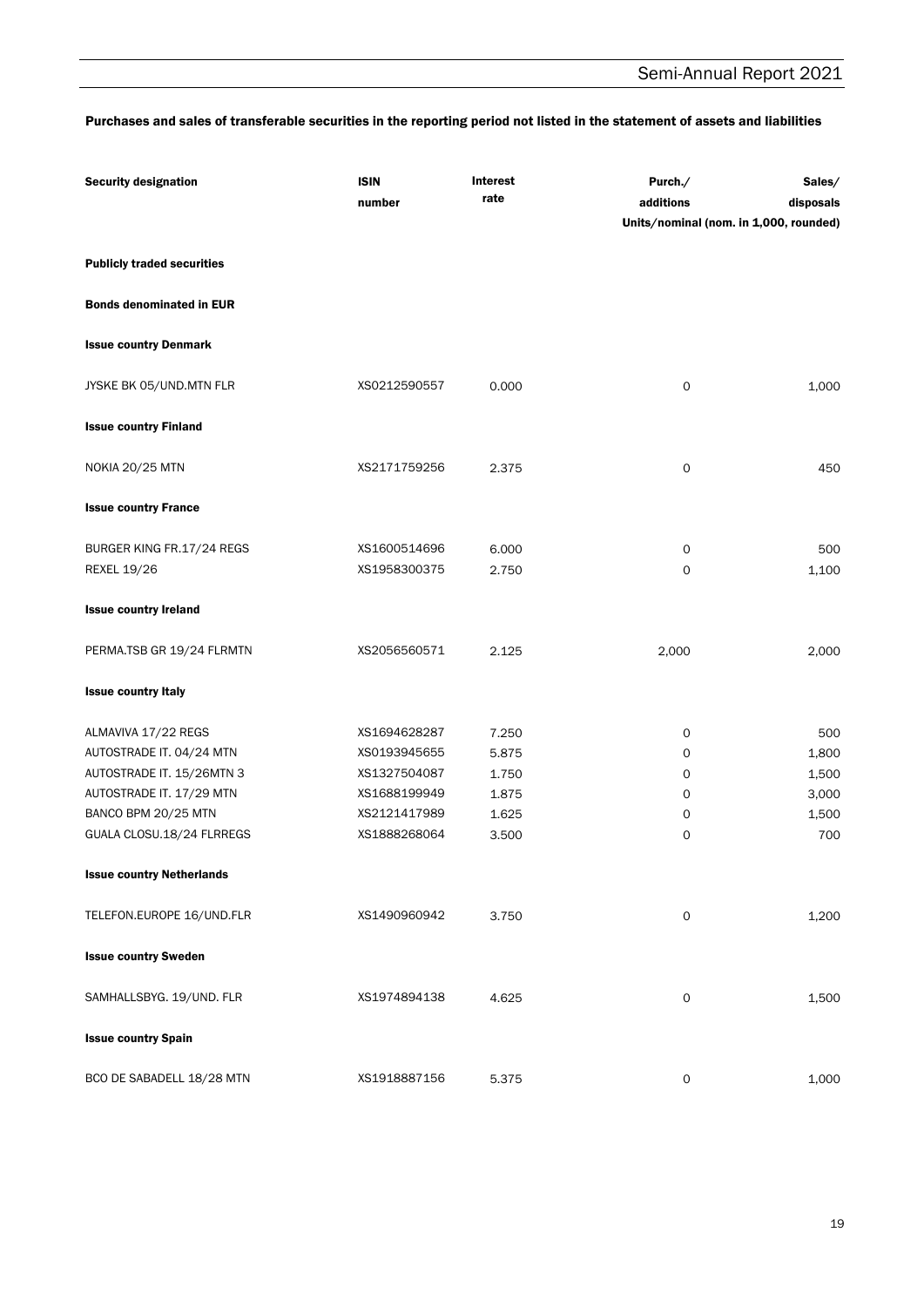| <b>Security designation</b>              | <b>ISIN</b>  | <b>Interest</b> | Purch./                                | Sales/    |
|------------------------------------------|--------------|-----------------|----------------------------------------|-----------|
|                                          | number       | rate            | additions                              | disposals |
|                                          |              |                 | Units/nominal (nom. in 1,000, rounded) |           |
| Securities admitted to organised markets |              |                 |                                        |           |
| <b>Bonds denominated in EUR</b>          |              |                 |                                        |           |
| <b>Issue country Germany</b>             |              |                 |                                        |           |
| TECHEM VWG.674 18/26REG.S                | XS1859258383 | 6.000           | $\mathsf O$                            | 750       |
| <b>Issue country France</b>              |              |                 |                                        |           |
| <b>ACCOR 15/23</b>                       | FR0012949949 | 3.625           | 0                                      | 1,300     |
| MOBILUX FIN. 16/24 REGS                  | XS1512670412 | 5.500           | 0                                      | 800       |
| PEUGEOT INVEST S.A. 19/26                | FR0013457405 | 1.875           | 0                                      | 1,000     |
| PICARD GRP. 17/23FLR REGS                | XS1733942178 | 3.000           | 0                                      | 500       |
| <b>Issue country Great Britain</b>       |              |                 |                                        |           |
| EC FINANCE 17/22 REGS                    | XS1703900164 | 2.375           | 0                                      | 1,450     |
| NOMAD FOODS BOND. 17/24                  | XS1600824962 | 3.250           | 0                                      | 1,500     |
| <b>Issue country Italy</b>               |              |                 |                                        |           |
| BANCO BPM 19/22 MTN                      | XS1960684063 | 2.000           | 0                                      | 2,000     |
| ICCREA BANCA 20/25 FLR                   | XS2239094936 | 2.250           | 3,000                                  | 3,000     |
| UNIPOL GRUPPO 15/25 MTN                  | XS1206977495 | 3.000           | 0                                      | 1,422     |
| UNIPOL GRUPPO 17/27 MTN                  | XS1725580622 | 3.500           | $\mathbf 0$                            | 800       |
| <b>Issue country Luxembourg</b>          |              |                 |                                        |           |
| CONTOURGLOB.PWR HDGS18/25                | XS1859543073 | 4.125           | 0                                      | 1,000     |
| <b>Issue country Netherlands</b>         |              |                 |                                        |           |
| ENERGIZ.GAM.ACQ.18/26REGS                | XS1846665534 | 4.625           | 0                                      | 600       |
| NATURGY FIN.14/UND.FLR                   | XS1139494493 | 4.125           | 0                                      | 1,000     |
| NATURGY FIN.15/UND.FLR                   | XS1224710399 | 3.375           | 0                                      | 1,500     |
| NOUR.FIN/USA 18/26 REGS                  | XS1885682036 | 6.500           | 0                                      | 1,000     |
| OCI 19/24 REGS                           | XS2066213625 | 3.125           | 0                                      | 2,000     |
| PPF TELECOM 20/24 MTN                    | XS2176872849 | 3.500           | 0                                      | 1,000     |
| PPF TELECOM GR.19/26 MTN                 | XS1969645255 | 3.125           | 0                                      | 1,500     |
| TENNET HOLDING 17/UND.FLR                | XS1591694481 | 2.995           | 0                                      | 1,200     |
| <b>Issue country Spain</b>               |              |                 |                                        |           |
| GRUPN IRAUSA 21/28 REGS                  | XS2355632584 | 3.500           | 500                                    | 500       |